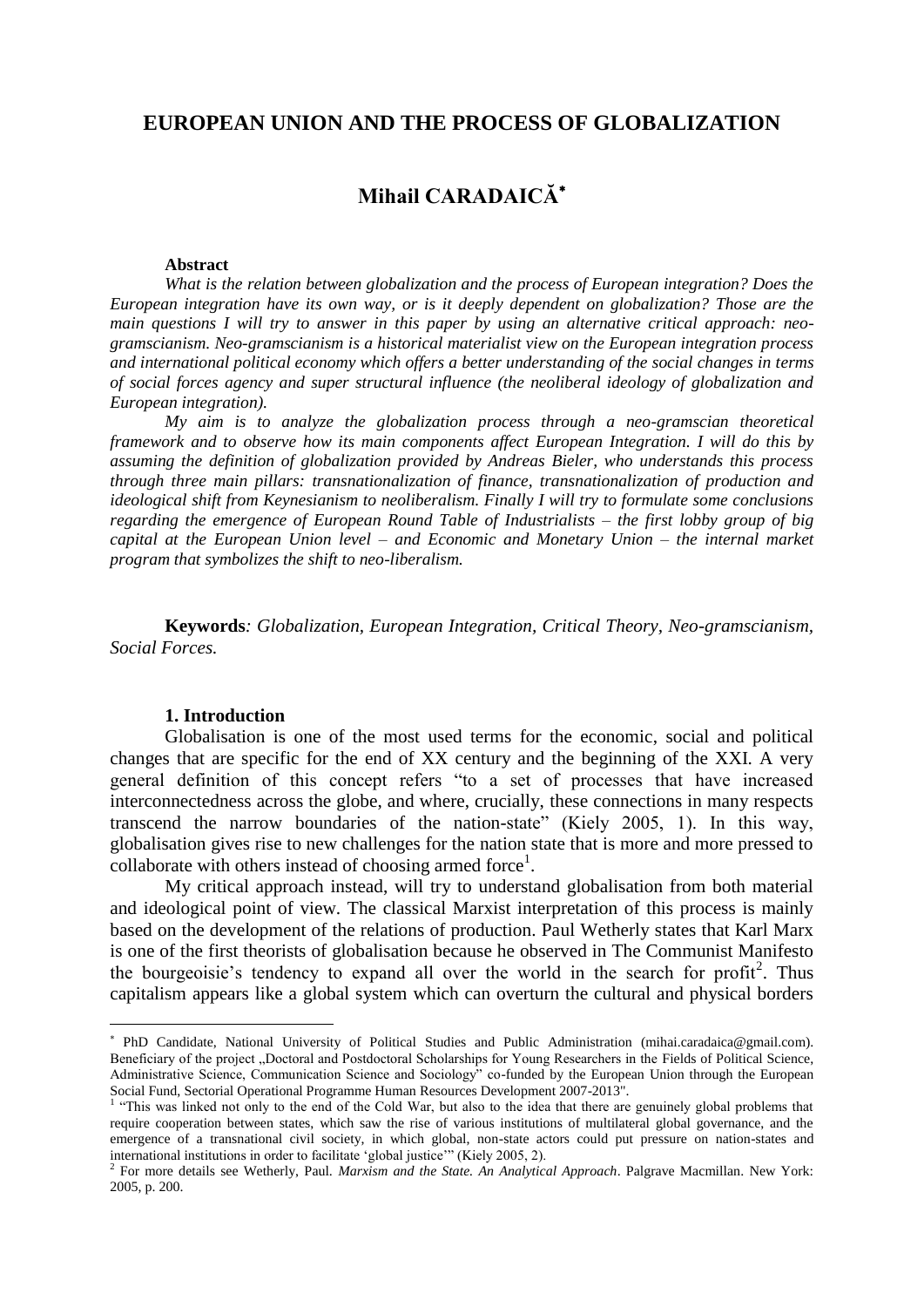through the price system: "The cheap prices of its commodities are the heavy artillery with which it batters down all Chinese walls, with which it forces the barbarians' intensely obstinate hatred of foreigners to capitulate. It compels all nations, on pain of extinction, to adopt the bourgeois mode of production; it compels them to introduce what it calls civilization into their midst, i.e., to become bourgeois themselves" (Marx and Engels 1948, 13). Consequently, capitalism has a progressive impact on the world because it develops the productive forces and increases the number of proletariat. In this way, "capitalism created its own gravedigger because the working class would, through its cooperative and unifying role in the process of production, eventually overthrow capitalism and create a society (socialism) in which everybody lived off the social surplus product. This process would occur globally, as what we would now call a transnational capitalist class exploited a transnational proletariat, and so nation-states and national differences would gradually be eroded by the dynamic, expansionary but exploitative nature of capitalism" (Kiely 2005, 58).

But the foreseen revolution didn't happen even after the death of Marx, and other thinkers started to look for theoretical gaps in Marxism, or to give an original interpretation to it. One of the most important thinkers is Antonio Gramsci who, analysing the Italian situation, believed that the revolution was delayed because of some ideological aspects. The working class consciousness was filled with bourgeois values until it was convinced that this reality is the only possible reality. Here is where I fit my research and my analysis of globalisation: between the mutual influence of base (social relation of production) and superstructure (ideological aspects). The Magnus Ryner definition captures this point of view focusing on ideology (crisis of Keynesian state) and on the relation of production (transnationalisation of production): "At the present the term globalization is often used, and the 'crisis of the welfare state' is almost as often associated with it.at the same time, the term is rarely defined, or it is used in a frustratingly vague way. On a descriptive level it is generally associated with the breakdown of communication bottlenecks and a transnationalisation of economic activities, such as trade, investment and production. In more systematic studies, the issue is often reduced to a quantitative one, where trans-border transactions are measured" (Ryner 2002, 100). Furthermore, I will develop this point of view to generate a more complex understanding of globalisation.

Until this, I will introduce the main concepts I am going to use, outlining the neogramscian approach<sup>3</sup> of explaining European Integration. Thus, the integration process is seen as the output of the activity of both structure (relations of production) and superstructure (impact of neoliberal ideology). Summarily, a neo-gramscian analysis will focus on the existence of a historical bloc that could achieve or not hegemonic level. Moreover, the engine of social changes is considered to be the agency of social forces and implicitly the class struggle.

The most important aspect of neo-gramscianism is represented by its focusing on social forces engendered by the production process and understood as the most important collective actor. "Consequently, various fractions of labour and capital may be identified in relation to their place in the production system. This makes structural changes such as **globalisation accessible**, since the emergence of new social forces engendered by the transnationalisation of production and finance can be incorporated" (Bieler, Andreas and Adam David Morton. *Introduction: Neo-Gramscian Perspectives in International Political Economy and the Relevance to European Integration* in Bieler and Morton 2001, 17). Those social forces, being engendered by the production process, are related with social classes in classical Marxist theory. Social classes are therefore regarded as social forces whose cohesion derives from its role in the production process. "Consequently, class is defined as a relation

<sup>&</sup>lt;sup>3</sup> This approach, as van Apeldoorn also affirms, has its roots in the "historical materialism that emphasizes the role of transnational social forces in the construction of the European socio-economic order" (van Apeldoorn 2002, 11).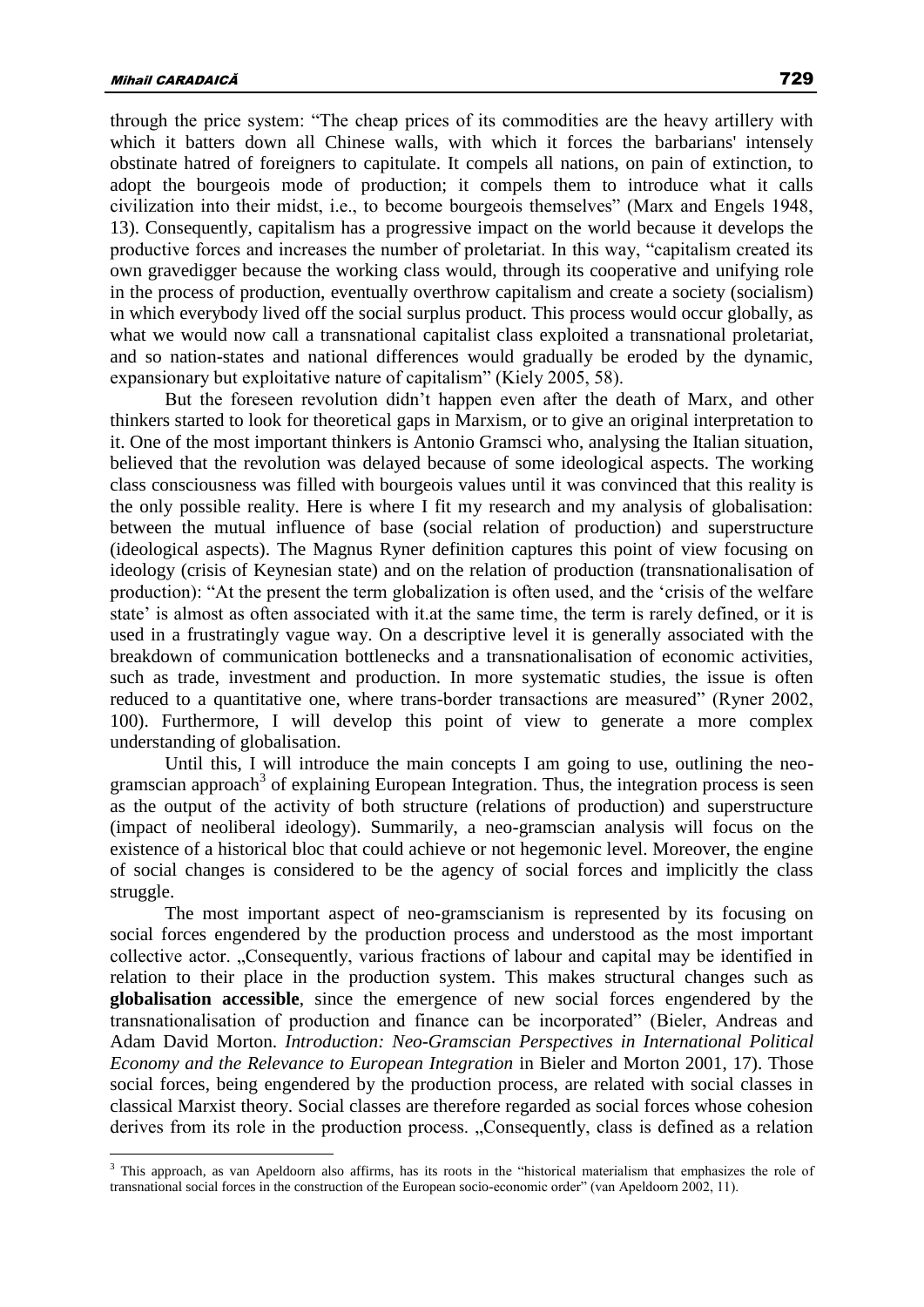and the various fractions of labour and capital can be identified by relating them to their place in the production system" (Bieler 2000, 10).

To further explore the nature of social forces, Bieler and Morton make the following distinctions: (1) national social forces - are derived from national production sectors; (2) transnational social forces – transnational forces of capital and labour engendered by the process of transnational production. Moreover, "the first group can be further sub-divided into nationally-oriented capital and labour, which stem from domestic production sectors which produce for the national market, and internationally-oriented capital and labour, engendered by domestic production sectors, which produce for the international market" (Bieler, Andreas and Adam David Morton. *Introduction: Neo-Gramscian Perspectives in International Political Economy and the Relevance to European Integration* in Bieler and Morton 2001, 17). I would like to state that, however, considering the economical characteristics of the XXI century, it becomes difficult to imagine an exclusively national type of capitalism which has absolutely no connection with global production. Thus, we cannot talk about an exclusively national capital, but we can talk instead about forms of capital interested by national protectionism, which are not able to compete on global market because they would not survive.

Furthermore, because this research belongs to a neo-gramscian approach, it will consequently emphasise the independent role of ideas. Firstly, those ideas are part of a social structure as intersubjective meanings and, as Robert Cox suggest, the individuals or groups of individuals become aware of their social condition and about possibilities of change. Secondly,  $i$  deas may be used by actors as 'weapons' in order to legitimise particular policies and are important in that they form part of a hegemonic project by organic intellectuals" (Bieler 2000, 13). Thus, I will discuss further to what extent the concepts of historical bloc and hegemony will help me to explain the process of European integration.

One of the most important elements of the neo-gramscian theory is represented by the concept of historical bloc. "At a basic level of understanding, a historical bloc is an alliance of classes or fractions of classes, which attempts to establish a particular form of state and/or world order preferable to them. Nevertheless, a historical bloc is more than a simple alliance of social forces" (Bieler 2000, 14). This concept involves a unity between structure and superstructure forming a complex dynamic of social forces which include economic, political and cultural aspects. "Various social forces may attempt to do this by forming an **historical bloc** to establish preferable forms of governance at the national, European and/or international level" (Bieler, Andreas and Adam David Morton. *Introduction: Neo-Gramscian Perspectives in International Political Economy and the Relevance to European Integration* in Bieler and Morton 2001, 20).

Another important aspect of neo-gramscianism is the concept of hegemony<sup>4</sup>. This is a form of leadership which is more likely characterized by consent than coercion. "Additionally, a hegemonic order is based on a historical bloc that does not necessarily coincide with the boundaries of a state, but may be established at a transnational level" (Bieler 2000, 14). From another perspective, hegemony could be seen as a form of social leadership: "Ideas are essential for constituting political coalitions. They constitute or define interests of social groups. At the same time, they may also seek to legitimate these interests vis-à-vis other social groups. Thus ideational practice is an important element of constituting social leadership" (Drahokoupil, Jan, Bastiaan van Apeldoorn and Laura Horn. *Introduction: Towards a Critical Political Economy of European Governance* in van Apeldoorn, Drahokoupil and Horn 2009, 9). To achieve those things, the hegemony should not contain

<sup>4</sup> This concept should not be confounded with the neorealist version developed by Gilpin or Keohane, "in which a hegemonic state controls and dominates other states and the international order thanks to its superior amount of economic and military capabilities" (Bieler 2000, 14).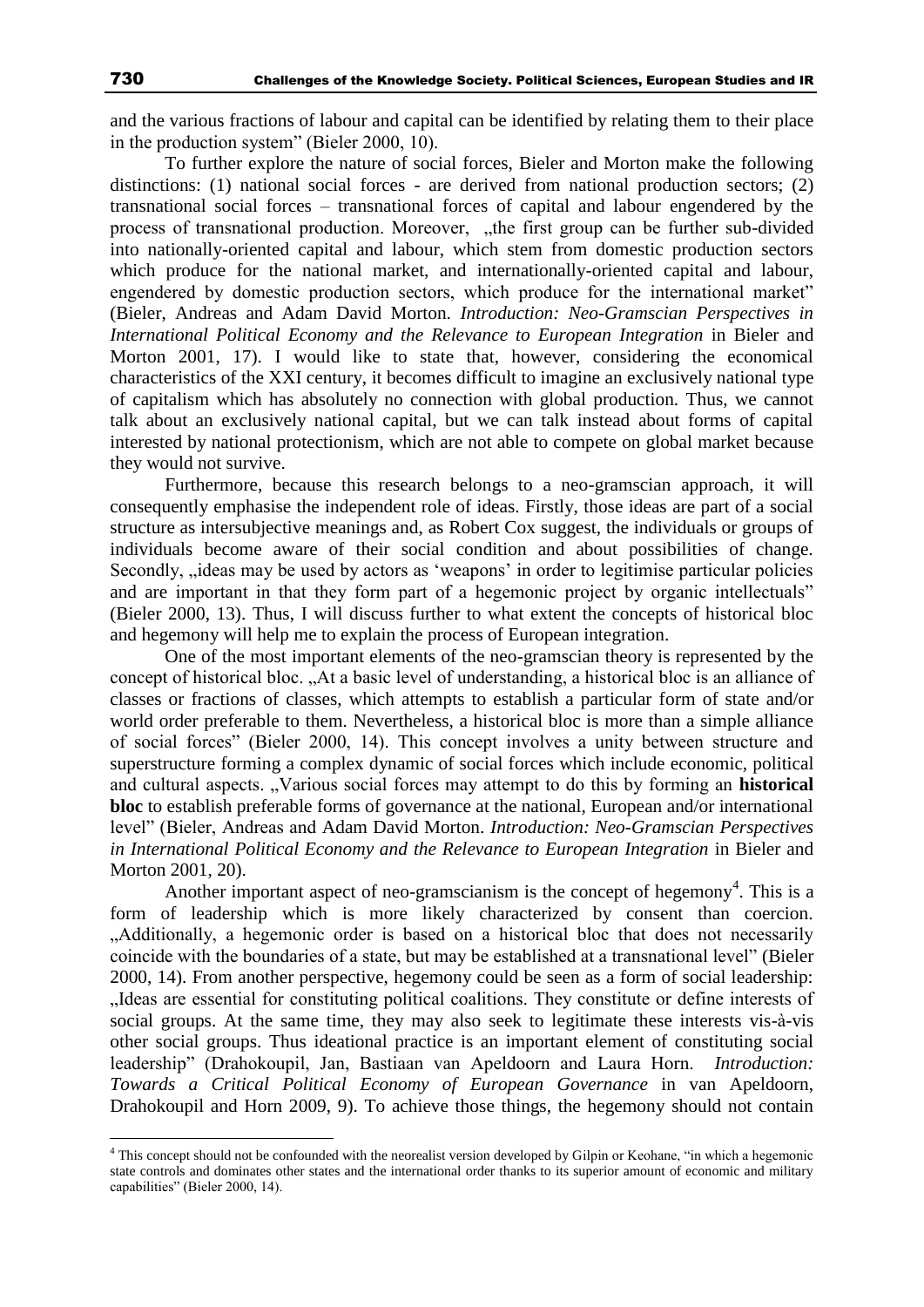only the interests of the dominant social group, but it should also incorporate "other (opposing) interests into the hegemonic world view and thus transcending the narrow selfinterests of the leading group" (Drahokoupil, Jan, Bastiaan van Apeldoorn and Laura Horn. *Introduction: Towards a Critical Political Economy of European Governance* in van Apeldoorn, Drahokoupil and Horn 2009, 9).

Considering the situation of nowadays European Union, some scholars like Bastiaan van Apeldoorn, Stephen Gill<sup>5</sup> or Dorothee Bhole<sup>6</sup> are discussing the superstructural dimension of European Integration in terms of neoliberal hegemony. The most important here is van Apeldoorn who states that the European project is neoliberal because it "aimed at the restoration and expansion of capitalist class power through an ideological commitment to the freedom of market exchange and to the absolute exercise of capitalist property rights, it was particularly within the European context that the new neoliberal policy paradigm had to adjust to the persisting traditions of corporatist industrial relations ('social partnership')" (van Apeldoorn, Bastiaan. "The Contradictions of 'Embedded Neoliberalism' and Europe's Multilevel Legitimacy Crisis: The European Project and its Limits" in van Apeldoorn, Drahokoupil and Horn 2009, 9). Also, regarding the social and industrial protection offered by the state intervention, Apeldoorn uses the term 'embeddedness'. In consequence, embedded neoliberalism encompasses former neo-mercantilists, the European labour movement, and social-democratic political forces.

To conclude, European integration is seen and analysed from two perspectives: the first one is the social forces agency which can explain also the process of globalization by considering the lobby activity of transnational social forces; and the second one is analysing the ideological dimension of European integration – which is known today as the neoliberal project. Thus, using a neo-gramscian approach, globalisation is seen as a central pillar in understanding the integration process. To see how exactly it has affected European integration, in the next chapter I am going to provide a deep explanation of the components of globalisation.

### **2. Content**

 $\overline{a}$ 

### **2.1. Neo-gramscian view on globalization**

In this section I will understand globalization from a political economy perspective. Thus, I will follow Andreas Bieler who state that globalisation is "characterised by two interlinked processes, the transnationalisation of finance and production at the material level, and a shift from Keynesianism to neo-liberalism at the ideological level<sup>7</sup><sup>,</sup> (Bieler 2000, 19). With an accent on both, economic and ideological processes (structural and super-structural in Marxist terms) this approach is encompassed in the neo-gramscian research area. The changes on material level could not take the shape of nowadays globalisation without a strong ideological principle like the free market or minimal state intervention.

<sup>&</sup>lt;sup>5</sup> Stephen Gill states that it is not the moment to talk about a neoliberal hegemony, but one can identify a supremacy of neoliberalism. For more details see Gill, S. (2003) "A Neo-Gramscian Approach to European Integration" in Cafruny, A.W. and Ryner M. "A Ruined Fortress? Neoliberal Hegemony and Transformation in Europe", Rowman & Littlefield Publishers, New York, p 47-71.

<sup>6</sup> For more details see Bohle, Dorothee, "Neoliberal Hegemony, Transnational Capital and the Terms of EU's Eastwards Expansion", *Capital and Class*, Issue 85, 2006, 57-86.

 $^7$  Andreas Bieler's perspective on globalization is inspired from Robert Cox who refers to globalisation in two principal aspects: "(1) global organisations of production (complex transnational networks of pro duction which source the various components of the product in places offering the most advantage on costs, markets, taxes, and access to suitable labour, and also the advantages of political security and predictability); and (2) global finance (a very largely unregulated system of transactions in money, credit, and equities)" (Cox, Robert. *Structural Issues of Global Governance: Implications for Europe* in Gill 1993, 259-260).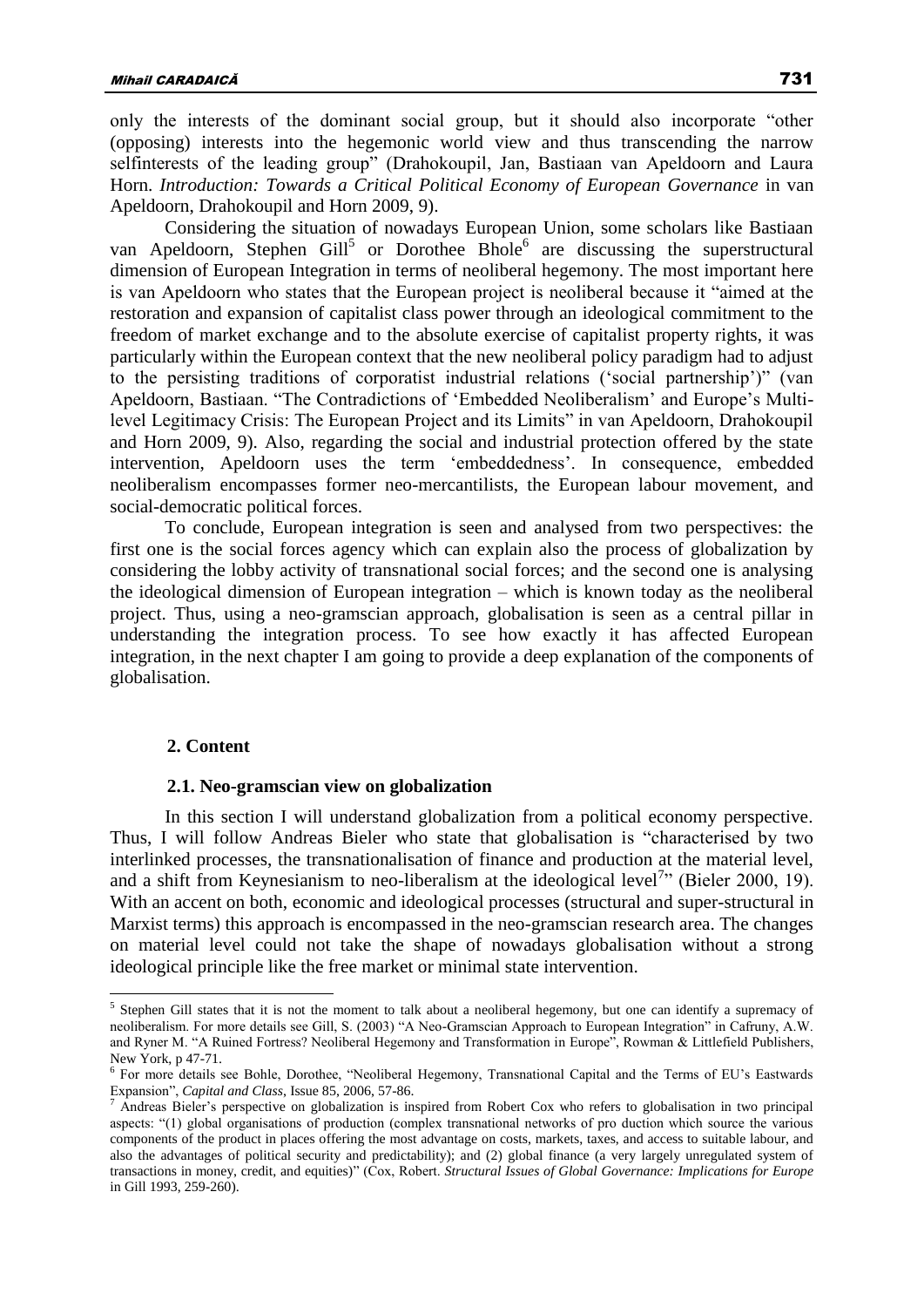### **2.1.1. Transnationalization of finance**

The first characteristic of globalization, as it was defined by the Andreas Bieler and Robert Cox, is the transnationalisation of finance. The elements that constitute it are, on the one hand, the emergence of offshore markets and deregulation process, and on the other hand the emergence of Transnational Corporations. Regarding the first element, Andrea Bieler states that "the transnationalisation of finance has led to the emergence of a fully-fledged global financial market. The first component of this process was the rise of financial offshore markets" (Bieler 2000, 19)

The offshore markets could be understood in relation with the expansion of the banks' operations which depended on two types of innovation: technical<sup>8</sup> and structural<sup>9</sup>. "Structural innovation began with the creation of **offshore**, relatively unregulated Eurocurrency markets in the 1960s, as US banks searched for ways to get round irksome (and costly) domestic restrictions" (Stopford, Strange and Henley 1991, 43). To emphasise the real impact of the offshore markets, Bieler said that "between 1973 and 1984 there was a huge growth in offshore markets to \$1,000 billion, from levels of only \$3 billion and \$75 billion in 1960 and 1970 respectively" (Bieler 2000, 20).

The other component of the transnationalisation of finance is deeply connected with the financial offshore markets. I am talking here about more deregulation of money markets and financial operators, policies introduced by the United States. Due to the competitive pressure, other major financial centres of the world followed: in 1979 the British government abolished the control of capitalism<sup>10</sup>, Japan followed in 1980, and then entire European Union, New Zeeland, Australia and Scandinavian Countries (Helleiner 1994, 149–166). "Eventually, due to the deregulation of national financial markets, the differences between them and offshore markets disappeared and an integrated global financial market emerged" (Bieler 2000, 20). Also, Bieler adds that it was not an inevitable process, but it was the result of governmental decisions.

The other component of the transnationalization of finance is the emergence and development of Transnational Corporations: "the growth of transnational corporations (TNCs), in numbers and size, has driven the transnational organisation of production. Their increasing importance is expressed in the rise of foreign direct investment (FDI)" (Bieler, Andreas and Adam David Morton. *Introduction: Neo-Gramscian Perspectives in International Political Economy and the Relevance to European Integration* in Bieler and Morton 2001, 4). To make a better view on the impact of transnational corporations on global economy and finance, I will discuss few documents of the United Nations Conferences. The first one, World Investment Report 1992: Transnational Corporations as Engines of Growth, is dealing with the role of the Transnational Corporations on international economy and argues that the "increasing importance of transnational corporations in the growth process of developing countries arises not merely from the recent upsurge in the volume of foreign direct investment, but also from a number of major structural changes in the world economy which place transnational corporations in a central position as arbiters of the international division of labour" (UNCTAD 1992, 7). Those changes that the document is talking about are: the

<sup>&</sup>lt;sup>8</sup> "Technical innovations have included the idea of arranging money transfers by issuing chequebooks, the use of plastic credit and cheque cards or the automatic, electronic transfer of funds and chequeclearing systems between banks" (Stopford,

Strange and Henley 1991, 43). 9 "Structural innovation means the introduction of new credit instruments or the development of new kinds of business by banks, such as the invention by Citibank of Certificates of Deposit in 1965 or the introduction of Money Market Funds and NOW accounts by Merrill Lynch in the mid-1970s" (Stopford, Strange and Henley 1991, 43).

<sup>&</sup>lt;sup>10</sup> The Keynesianism break down.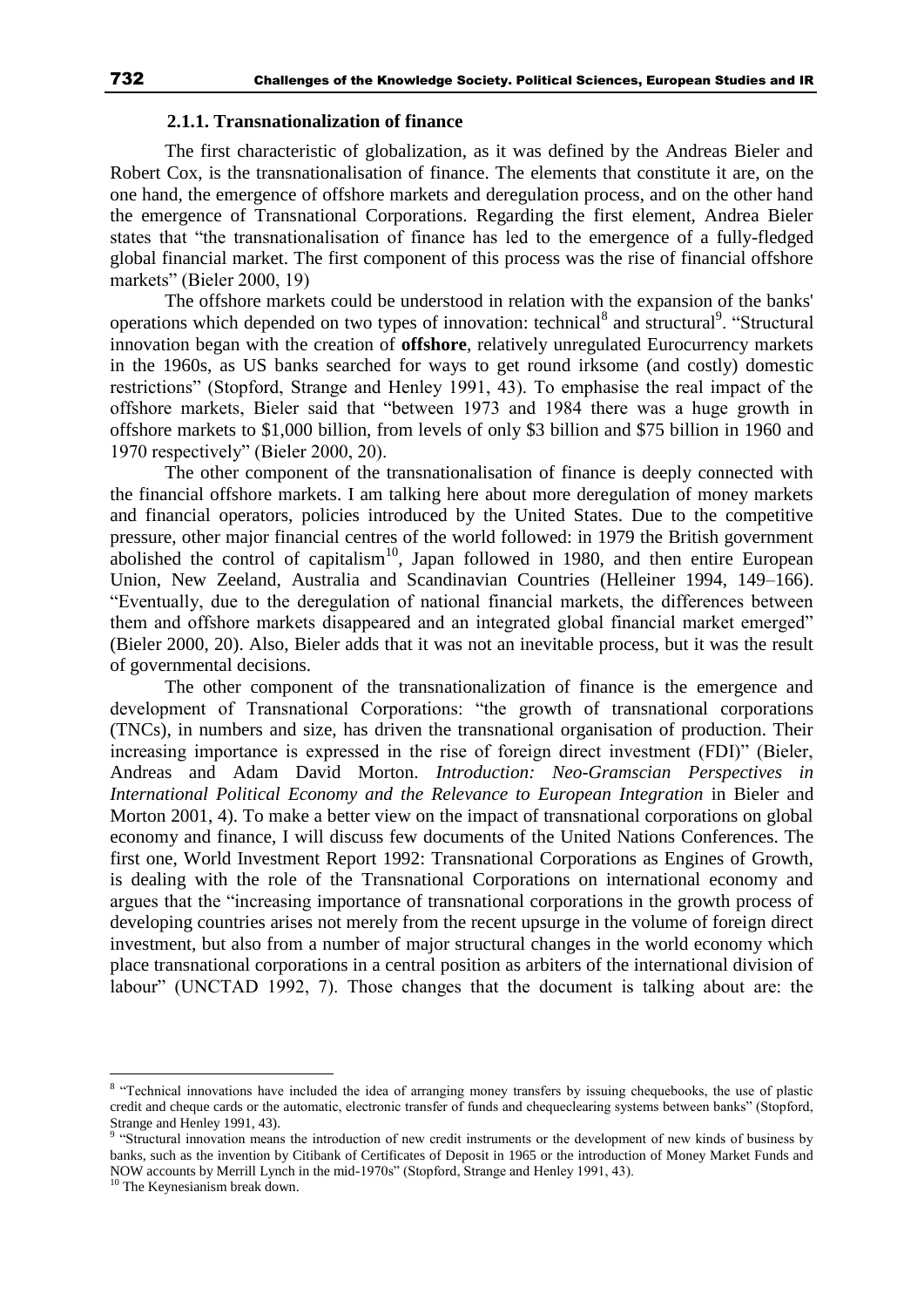The best way to describe the real dimension of the Transnational Corporations impact is to monitor the foreign direct investment<sup>12</sup> (FDI). Thus, "the upward trend in world FDI flows set a new record in 1997: inflows grew by 19 per cent, to \$400 billion, while outflows, after a decline in 1996, rose by 27 per cent, to reach \$424 billion, the first time that the \$400 billion mark had been reached and passed. World FDI flows today are nearly twice what they had been in 1990, and some sevenfold their volume in 1980" (UNCTAD 1998, 8). The number of TNCs that were involved in this process since 1990 is around 35.000, as the United Nations Report suggest, and 150,000 foreign affiliates (UNCTAD 1992, 6). In this way, the process of globalisation led to the transnational restructuring of social relations. "The deregulation of national financial markets was institutionalised in the Internal Market programme, which stated that all remaining capital controls of member states had to be abolished by 1 July 1990. Only Greece and Portugal were given an extended period (until the end of 1995)" (Bieler, Andreas and Adam David Morton. *Introduction: Neo-Gramscian Perspectives in International Political Economy and the Relevance to European Integration* in Bieler and Morton 2001, 5). To conclude, the significance of the European companies and/or TNCs increased in the field of economy and employment year after year, putting the European Union in the situation to change itself or to be a less competitive entity in the world economy.

### **2.1.2. Transnationalization of production**

Robert Cox was the first one studying the transnationalization of production from a neo-gramscian perspective. He argues that internationalization of production has a formative role in the field of international relations through generating changes in the state structure and world order. Also, "international production expands through direct investment, whereas the rentier imperialism, of which Hobson and Lenin wrote, primary took the form of portfolio investment. With portfolio investment, control over the productive resources financed by the transaction passed with ownership to the borrower" (Cox, Robert. *Social Forces, States, and World Orders* in Keohane 1986, 233). Thus, one could say that using direct investment it is possible to achieve control in the field of production.

In the core of this project stay, as I mentioned above, the growing number and size of Transnational Corporations<sup>13</sup>. Those market forces design a new dynamic of global economy understood as globalisation, a term which merely refers to the intensification of economic

 $\overline{a}$  $11$  "1. The increasing importance of market forces-63 developing countries have liberalized their trade policy regimes since the beginning of the Uruguay Round and some 30 developing and Central and Eastern European countries liberalized their foreign direct investment regimes in 1991 alone. 2. Technology and the shrinking of economic space—in a number of industries, particularly service industries which have witnessed the most dramatic explosion in foreign direct investment during the decade of 1980s, access to powerful computer-communication networks, owned by single firms or a group of firms, is increasingly becoming the basis of international transactions. 3. The globalization of industries-several key industries (for example, automobiles, electron **7** ics) are becoming increasingly globalized, a process in which transnational corporations integrate, co-ordinate and control cross-border value-adding activities. 4. The emerging services world economy-the new world economy is increasingly a services economy and since services are largely non-tradable (though tradability has been increased in some cases due to technological changes), foreign direct investment is typically crucial for access to efficient services. 5. The regionalization of the world economy— transnational corporations are both reacting by way of developing strategic responses to regional integration arrangements and influencing the nature of such arrangements" (UNCTAD 1992, 7-8).

<sup>&</sup>lt;sup>12</sup> FDI means an investment made by a company or entity based in one country in the field of production or business of another country through its companies or other economical entities.

 $13$  The difference between the multinational corporations and transnational corporations is that while the first "attempts to deconcentrate the production in several countries or regions, to avoid the negative impact of the trade barriers, transnational corporations deliberately tends towards a *division of labor* inside the company and expanded to the global level" (Dîrdală, Lucian-Dumitru. Actori în sistemul international in Miroiu and Ungureanu 2006, 53).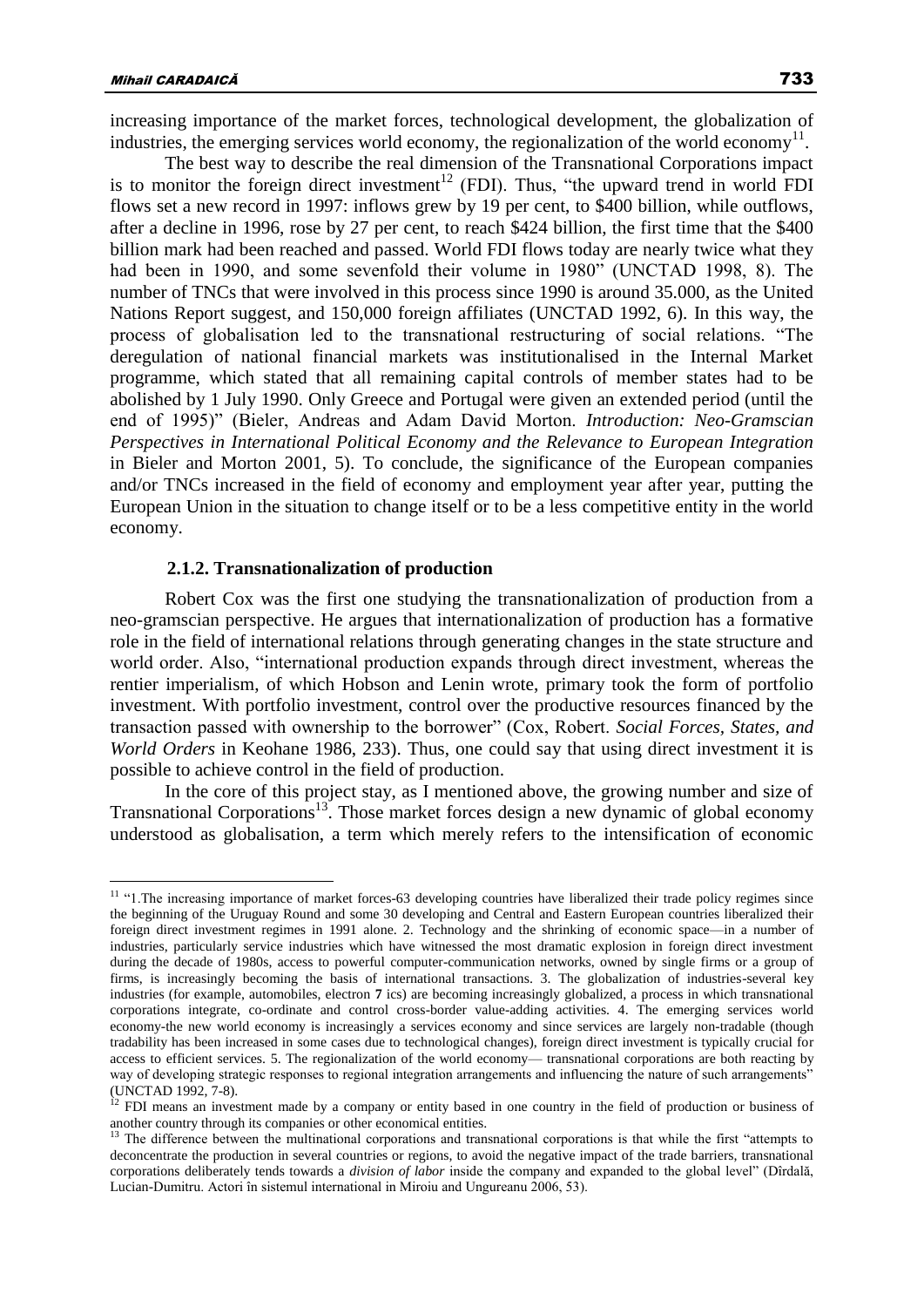relations across the world. "To be sure, economics<sup>14</sup> were a big part of the globalization story, for gigantic compression of time and space would have been impossible without the worldwide expansion of markets, the rise of transnational corporations (TNCs), and the intensification of economic flows across the globe" (Stager and Roy 2010, 52).

On a similar manner, the rise of transnational corporations' importance is indicated by the growing rate of foreign direct investments<sup>15</sup>. "The significance of FDI demonstrates the close connection between the transnationalisation of production and finance. The deregulation of national currency control systems was a precondition for the free movement of capital, making an increased level of FDI possible" (Bieler 2000, 20-21).

Furthermore, Bieler states that the FDI increase on its own cannot indicate the overall importance of the TNCs in the world economy. The best way of doing this is to compare the FDIs with world exports and world output. Between 1983 and 1989, world foreign-directinvestment outflows had a 28.9% rate of annual growth, which represent three times more than world exports  $-9.4\%$  (UN 1991, 4). "This is further confirmed by the indicator of the global sales of foreign affiliates in host countries, which is better suited for the comparison with trade flows, since it includes the value of output of TNCs' activities in contrast to FDI" (Bieler 2000, 21).

### **2.1.3. Ideological shift from Keynesianism to neoliberalism**

The last component of globalization is ideology. All of those changes on material level like commerce or technology occurred also because of some ideological assumptions that precisely steered the economy to liberalization and state minimization. Regarding technology, as I argued above using Andreas Bieler's ideas, it could also have been used by the state to increase its power, in the absence of neoliberal ideology. "The public interpretation of globalization as a mostly economic phenomenon driven by the irreversible dynamics of the free market and cutting edge technology was encouraged by executives of large transnational corporations, corporate lobbyists, prominent journalists and public-relations specialists, cultural elites and entertainment celebrities – and political leaders like Bill Clinton who articulated their neoliberal agenda within such a 'globalist' framework" (Stager and Roy 2010, 53). In this way, globalization is filled with neoliberal ideas which forge market globalism across all national and cultural borders<sup>16</sup>.

<sup>&</sup>lt;sup>14</sup> Stager and Roy argue also that "these economic developments were facilitated by the rapid transformation of information, communication, and transportation technology – a 'digital revolution' epitomized by the proliferation of personal computers, the Internet, satellite TV, standardized containers, fibre-optic cables, electronic barcodes, and global supply chains" (Stager and Roy 2010, 52). But I will follow here Andreas Bieler argument that those technologies could also have been used by the states to prevent transnationalisation through strengthening national controls and regulations (Bieler 2000, 19). According to this, a very important role is shifted to the ideological dimension, as I will explain in the next section.

<sup>&</sup>lt;sup>15</sup> "The decade of the 1990s promises to be one in which foreign direct investment will play a major role in shaping world economic development and the structure of the international economy. Since recovering from slow growth in the early 1980s, global flows of foreign direct investment have increased far more rapidly than world trade and output, reaching nearly \$200 billion in 1989, for a total world stock of \$1.5 trillion. Developing countries remain relatively marginalized in the rapid rise of global foreign-direct-investment flows: of total outflow in 1990, \$163 billion were invested in developed countries and \$30 billion in developing countries" (UN 1991, 83).

<sup>&</sup>lt;sup>16</sup> To be more specific, one of the most important claims of neoliberalism regarding globalization "presents the creation of globally integrating markets as a rational process that furthers individual freedom and material progress in the world. The underlying assumption here is that markets and consumerist principles are universally applicable because they appeal to all (self-interested) human beings regardless of their social context. Not even stark cultural differences should be seen as obstacles in the establishment of a single global free market in goods, services, and capital. A related neoliberal claim states that the liberalization of trade and the global integration of markets will ultimately benefit all people materially" (Stager and Roy 2010, 53).

Another important neoliberal claim "portrays the liberalization and global integration of markets as inevitable and irreversible, almost like some natural force such as the weather or gravity. This assertion makes it easier for neoliberals to convince people that they must adapt to the inherent rules of the free market if they are to survive and prosper" (Stager and Roy 2010, 53).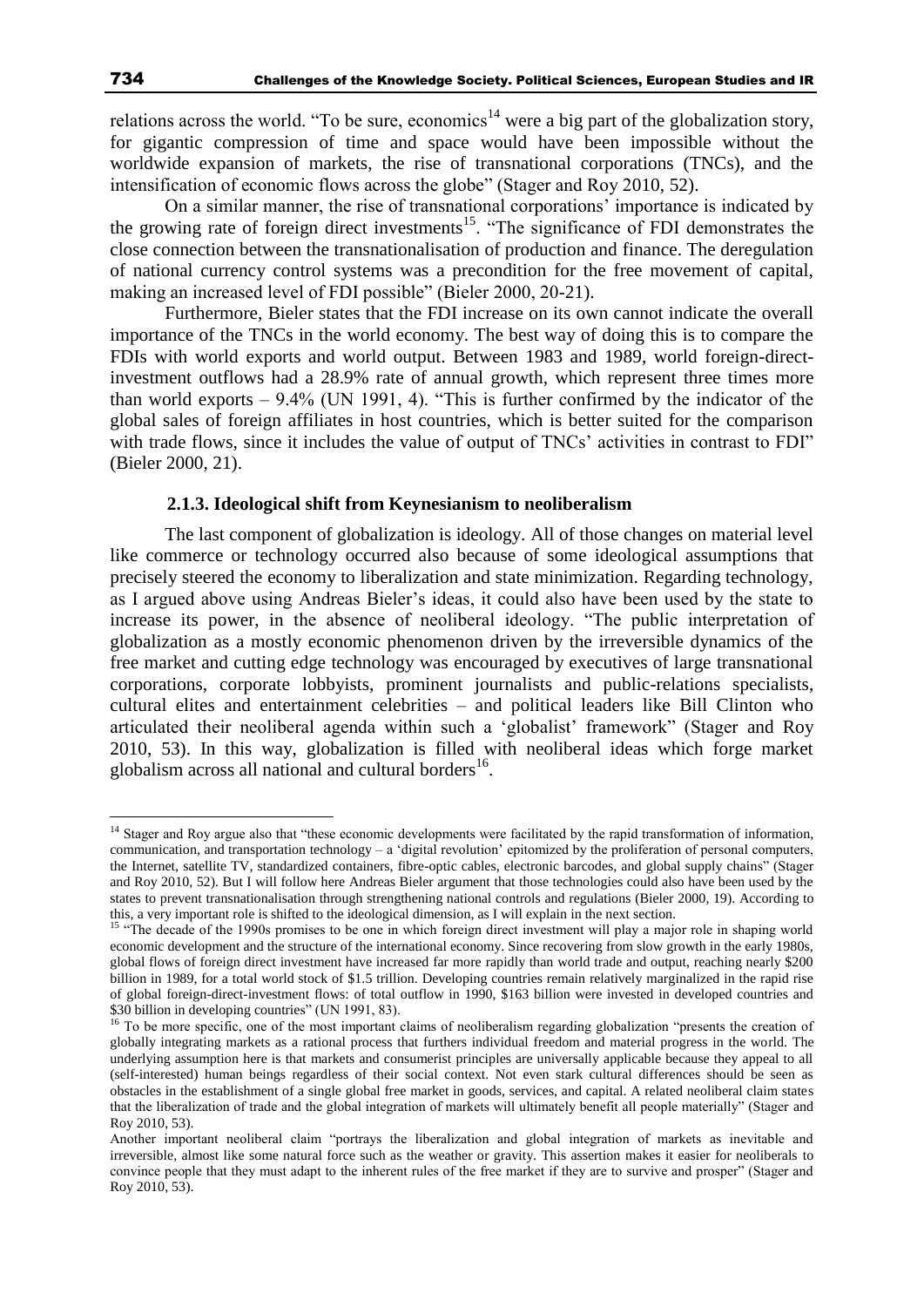Following Manfred Stager and Ravi Roy, there are five claims of the market globalism:

"Claim 1: Globalization is about the liberalization and global integration of markets.

Claim 2: Globalization is inevitable and irresistible.

Claim 3: Nobody is in charge of globalization.

Claim 4: Globalization benefits everyone (in the long run...).

Claim 5: Globalization furthers the spread of democracy and freedom in the world" (Stager and Roy 2010, 54).

All of those claims have also an important impact at the policy level of globalisation. The consequent design illustrates "a world in which the actions of governments, as well as firms and workers, are internally and externally disciplined by market forces, or, to put it differently, by the power of capital" (Gill, Stephen. *Constitutionalising Capital: EMU and Disciplinary Neo-Liberalism* in Bieler and Morton 2001, 50). For example, financial integration is limiting the possibility of a country to adopt a policy that has a negative influence on the medium-term financial stability. "The disciplining effect of global financial and product markets applies not only to policymakers, via financial market pressures, but also to **7** the private sector, by making it more difficult to sustain unwarranted wage increases and price markups. Rather than acting as a constraint on the pursuit of appropriate policies, globalization can provide added leverage to such policies. It may also provide added flexibility" (Dailami and Haque 1998, 7-8). The point here is that, in the end, the pressure of globalisation will determine national states to apply the ideological assumption to their own policies that are in the benefit of the transnational capital.

The emergence of neoliberalism was a historical event that occured at the beginning of 1980s, due to the crisis of Keynesianism – the dominant economic and social model of capitalism since the end of the Second World War. This model, known as the middle way between capitalism and communism<sup>17</sup>, was characterised by a high intervention of the state on market, capital regulations and the stress on full employment<sup>18</sup>. Neoliberalism re-launched the old principles of classical liberalism<sup>19</sup> and adapt them to the context of the global economy. Consequently, "this shift can be observed in all three major instances of regionalism: the EU, the North American Free Trade Area and the Asia Pacific Economic Co-operation" (Bieler 2000, 22).

Thus, in the next sections I will make a further discussion on how exactly the forces of globalization and neoliberal ideology worked together to shape the new face of European Union after Single European Act and the Treaty of Maastricht. But until then, I will bring into the analysis two more concepts that will help me to better understand the impact of globalisation: internationalization of the state and transnational historical bloc.

### **2.1.4. State under globalisation and transnational historical bloc**

There are many perspectives on globalisation and also many perspectives on the nature of state. There are scholars talking about the twilight of state and scholars that argue for a process of internationalization rather than globalisation, and consequently putting the state in the middle of this process. In this research, I will assume that globalisation implies the reorganisation of the state-society relations. For example, neoliberalism implies the shift from

<sup>&</sup>lt;sup>17</sup> See Harvey, David. *A Brief History of Neoliberalism*. Oxford University Press. New York: 2005, p. 10.

<sup>18</sup> See Harvey, David. *A Brief History of Neoliberalism*. Oxford University Press. New York: 2005, pp. 10-11.

<sup>&</sup>lt;sup>19</sup> "Efficiency and price stability are the new priorities, the privatisation of the state-controlled enterprises and the liberalisation and deregulation of the economy at the national level are advocated, social peace is imposed rather than negotiated and there is no commitment to redistribution or social reform" (Bieler 2000, 22).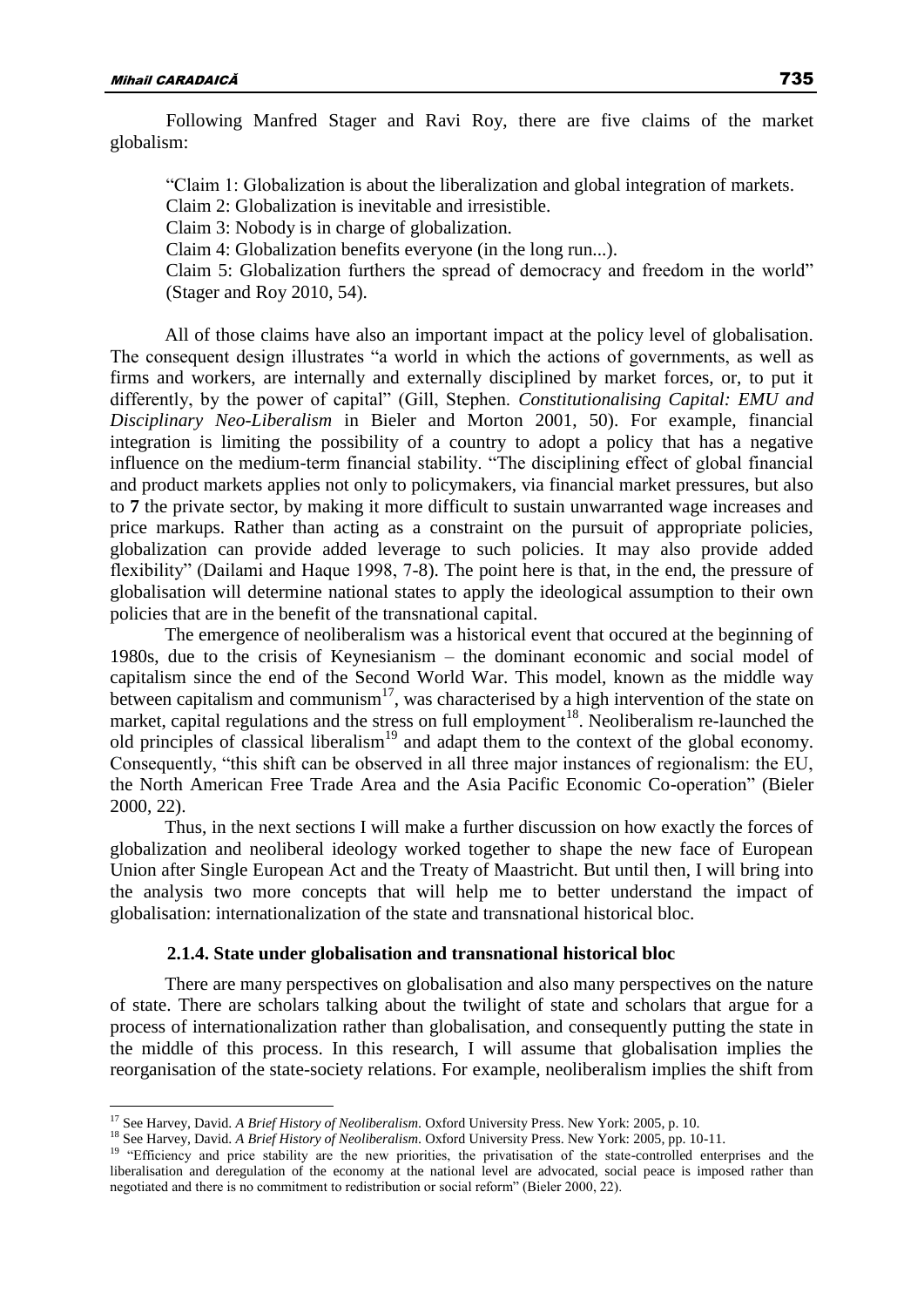welfare state (the age of Keynesianism) to the night watchman state. "The institutions linked to the global economy have become dominant<sup>20</sup> within the 'political society' and transnational social forces dominate important parts of the 'civil society' such as political parties, trade unions and so on. Nationalised industry is privatised, the economy in general liberalised and deregulated, including the labour market, and the welfare system cut back. The goal of full employment is replaced by low inflation and price stability" (Bieler 2000, 24). But those theoretical assumptions cannot be applied for all states to the same extent. There are states that were not welfare, and there are states that did not totally become night-watchman. The reality is that neoliberal restructuring has a different face in every country, but the neoliberal night-watchman state is seen as an ideal type that would eventually indicate the direction of reforms.

Another important discussion here is about the existence of a transnational historical bloc, considering that Gramsci developed this concept only to be apply on a national level. The economic reality brought by globalisation through the internationalization of production rise the question if we can also talk about a historical bloc on a transnational level. Thus, Robert Cox identifies here two kinds of capitalist and labour organization. Regarding the definition of former bourgeoisie, Cox states that now we can talk about national capitalists and about a transnational class. The last one, that is the central point in my research, has its own ideology, strategy and institutions, and is also organised through Trilateral Commission, World Bank or International Monetary Fund<sup>21</sup>. On the other hand, the Canadian author argues that the stable workers from the international production sector are likely to be the ally of the transnational capitalist class<sup>22</sup>. Consequently, the nature of the transnational economy allows a broader discussion on the existence of a transnational historical bloc.

Following the research of Robert Cox, Stephen Gill argues that "a transnational historical bloc is outlined, with its nucleus largely comprising elements of the G-7 state apparatuses and transnational capital (in manufacturing, finance, and services), and associated privileged workers and smaller firms (e.g., small and middle-sized businesses linked as contractors or suppliers, import-export businesses, and service companies, such as stockbrokers, accountants, consultancies, lobbyists, educational entrepreneurs, architects, and designers)" (Gill 1995, 400-401). Furthermore, the existence of a transnational historical bloc automatically raises the question regarding its nature, if it is or not hegemonic. The most relevant research here was made also by Stephen Gill who states that the historical bloc did not reach the level of hegemony, and it is only in a position of supremacy<sup>23</sup>. A deep discussion on this topic is not, however, important for this article.

### **2.2. Globalization and its impact on European Union**

Following Andreas Bieler definition of globalisation, one could observe that this is a relatively new process that characterise the structural changes the world has experienced since 1970/1980. It involves the restructuring of states and the reconfiguration of social forces. "Global in its nature, this structural change has not left the EU unaffected. As elsewhere, globalisation has led to a transnational restructuring of social relations. The deregulation of national financial markets was institutionalised in the Internal Market programme, which stated that all remaining capital controls of member states had to be abolished by 1 July 1990"

<sup>&</sup>lt;sup>20</sup> The process of national policy harmonization on the behalf of globalization process appears to Cox in contradiction with the Keynesian model of development, specific to the previous era. "The internationalization of state gives precedence to certain state agencies – notably ministries of finance and prime ministers' offices – which are key points in the adjustment of domestic to international economic policy" (Cox, Robert. Social Forces, States, and World Orders in Keohane 1986, 231).

<sup>&</sup>lt;sup>21</sup> For more information see Cox, Robert. Social Forces, States, and World Orders in Keohane 1986, 233.

<sup>&</sup>lt;sup>22</sup> For more information see Cox, Robert. Social Forces, States, and World Orders in Keohane 1986, 235.

<sup>&</sup>lt;sup>23</sup> For more details see Gill, Stephen. 'Globalisation, Market Civilisation and Disciplinary Neoliberalism', Millennium, 24: 1995, p. 400.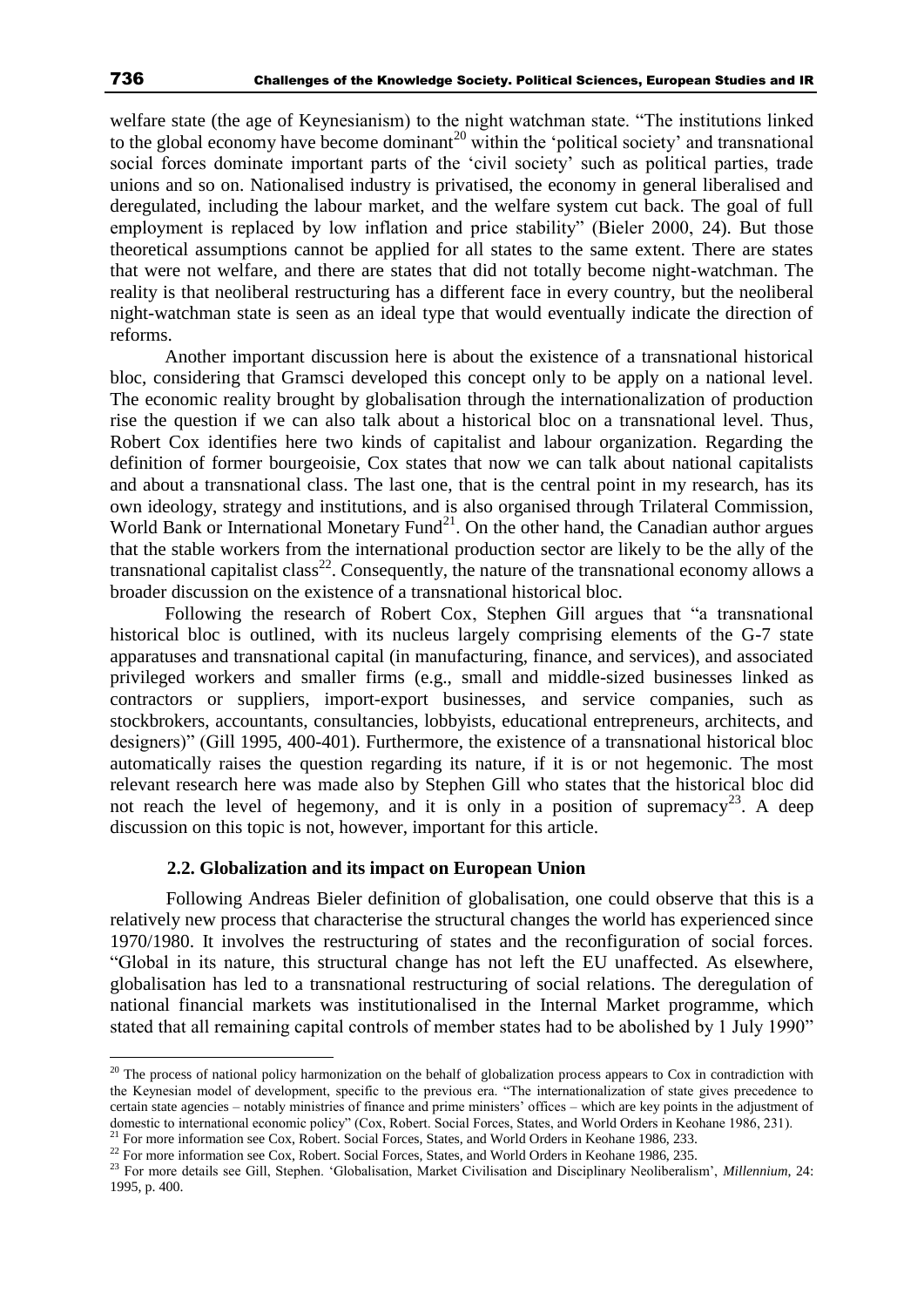(Bieler 2000, 26). Thus, in this section I will focus on the configuration of social forces at European level, more exactly on the activity of the European Round Table of Industrialist, and on the Economic and Monetary Union, as a structural change generated by the globalisation process and the pressure of ERT.

### **2.2.1. European Round Table of Industrialists**

I will discuss the configuration of social forces on European level in the context of an existing transnational historical bloc, constituted from the world's biggest transnational corporations, that has its representation in Europe through European Round Table of Industrialists. The transnational historical bloc could be observed in the context of the international policy-making apparatus that intensively collaborate with private agents: "for example, International Relations Councils such as the Trilateral Commission (which has a large EU membership, with elite political and economic interests represented), the World Economic Forum, the Group of Thirty (particularly important in money and finance), and think tanks such as the UK's Institute of Economic Affairs and the Adam Smith Institute, the American Brookings Institute and the American Enterprise Institute, as well as the fora for leaders of large corporations. It involves European fora associated with corporate influence on the making of public policy, such as the ERT which involves among its membership 20 of the top 100 firms in the world, according to the United Nations Conference on Trade and Development's World Investment Report of 1995" (Gill, Stephen. Constitutionalising Capital: EMU and Disciplinary Neo-Liberalism in Bieler and Morton 2001, 54). Due the globalisation process, and implicitly due the trasnationalisation of production and finance, the world biggest transnational corporations started to have more and more influence into the international policy-making process, steering it on a neoliberal road.

Going back to the transnational historical bloc basis in European Union, I should mention that it includes "state interests associated with the German-dominated unification project, large-scale finance and productive capital of global reach, as well as European companies, and associated privileged workers and smaller firms" (Gill, Stephen. Constitutionalising Capital: EMU and Disciplinary Neo-Liberalism in Bieler and Morton 2001, 54). The real impact of the big capital on European integration is going to be deeply discussed in the next section of the paper, when I will try to show that it was the result of the large firms' pressure and it is also constituted on a neoliberal logic. Furthermore, "the concept of historical bloc enables us to understand how the present political formations, based on the dominance of transnational capital, are also constituted by and incorporate a wider range of interests and identities, including many privileged workers, members of the professions and small business people" (Gill, Stephen. Constitutionalising Capital: EMU and Disciplinary Neo-Liberalism in Bieler and Morton 2001, 55). It is to say that transnational historical blocs include interests of both capital and labour, and they also strongly support the neoliberal restructuring of the European Union.

To show how all of those things became possible, I will present now the emergence and the influence of the European Round Table of Industrialists (ERT) which is considered to be the central point of the European reform process. Thus, "When integration was at a lowpoint in the early 1980s and growing global competition threatened the position of large section of European industry, leading members of Europe's business community such as Pehr Gyllenhammar of Volvo, Umberto Agnelli of Fiat and Wisse Dekker of Philips, began to perceive the need for a European-level political initiative to recover from this European decline" (van Apeldoorn 2002, 84). This period when Europe faced a stagnation of the integration process, known also as the "Eurosclerosis", was overlapping with the crisis of Keynesianism and has raised a lot of questions regarding the future of European Union.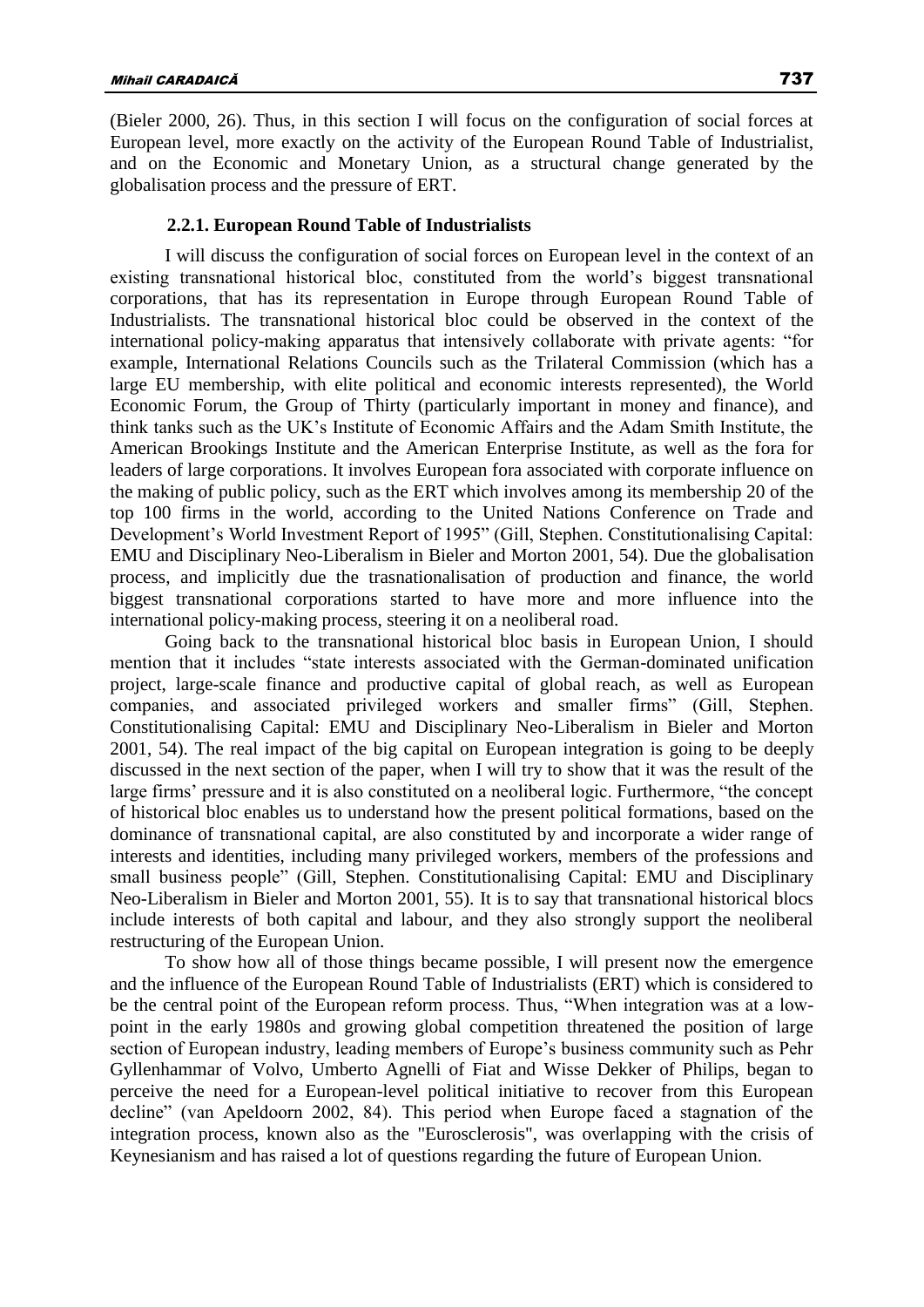"The trouble was that the European economy was floundering and political leaders did not seem to understand why. Business leaders, on the other hand, had clear and (as ever) simple ideas<sup>24</sup><sup>1</sup> (Richardson 2000, 6). At that time, the European economy was similar in size to the one of the United States, but it was suffering from bad policies according to global economic realities and fragmentation<sup>25</sup>. The ERT came as an answer to those problems brought by globalisation and it "developed a number of major themes to support these ideas. One was the need for adequate infrastructure links (roads, high speed trains and a Channel Tunnel) between different European countries to match the growth in cross-frontier trade and movement" (Richardson 2000, 6). Another idea, which will be further discussed in this article, was the building of a single internal market – like in the United States – where goods, capital and services can freely travel through the former borders of the member states. "A third was to tackle the intolerable "black cloud" of unemployment by policy measures to strengthen and dynamise European industry, through freeing up labour markets, raising levels of skills, encouraging entrepreneurship and stimulating an economic growth rich in the creation of new jobs" (Richardson 2000, 6). This is going to be known as the neoliberal reform of the European Union.

In time, ERT has developed and became an independent and very influential organisation recognised by both European institutions and member states' national governments. Nowadays, the ERT has 52 members and its president is Leif Johansson, from the Ericsson. Since its beginnings, around 30 years ago, the number of members didn't grow too much which means that ERT is still a select club. "The membership of the ERT is personal, it is not companies that are members of the ERT but individuals leading companies – in practice always *men* (the ERT has not so far had any female members). The Roundtable is therefore not a conference of transnational corporation meeting to discuss possible forms of co-operation or common strategies, but a group of individual businessmen who, although they are heads of certain TNCs, do not necessarily represent those companies within the Roundtable discussions. Membership is by invitation only" (van Apeldoorn 2002, 89). Thus, to achieve membership in the ERT supposes strong personal relationships with wider networks of economic elites. The selection of the members should respect a set of informal criteria.

"A first criterion is that the company which the prospective members are drawn must be a European-based (industrial) TNC, preferably private. The prospective members should 'represent' their company at the highest level, that of chairman or chief executive officer (CEO). The company itself should also be independent and not a subsidiary" (van Apeldoorn 2002, 89). Besides this, the company should also have its headquarter somewhere in Europe, fact which makes the accession impossible for the leaders of many companies with the headquarter in Unites States. Another important criterion "is that the prospective member not only shares the (official) objectives of the Roundtable but can make a credible commitment that he will contribute to the achievement of those objectives. As the membership is personal, the choice is also made on a basis of personal characteristics, where personality, opinions [of the person], capabilities and vision, all play a role" (van Apeldoorn 2002, 90). Consequently, the political view of each candidate has a strong importance and it should be similar with the one of current members.

<sup>&</sup>lt;sup>24</sup> The closure between big business and decision makers was coming from both sides. On the one hand the Europeans TNCs were seeing their profits threaten by the global economic realities (transnationalisation of production), and on the other hand, political decision makers wanted to listen to the preferences of the big companies regarding reform policies: *Who do we talk to when we want to talk to European industry?* This was the question raised by the two leading European Commissioners, Etienne Davignon and François–Xavier Ortoli (Richardson 2000, 6) which I consider very important for this research.

<sup>&</sup>lt;sup>25</sup> "The European Union (to use its later title) did not function as a single economic unit, which was the fundamental advantage of the US, and its economic management was out of date and in many respects counterproductive" (Richardson 2000, 6).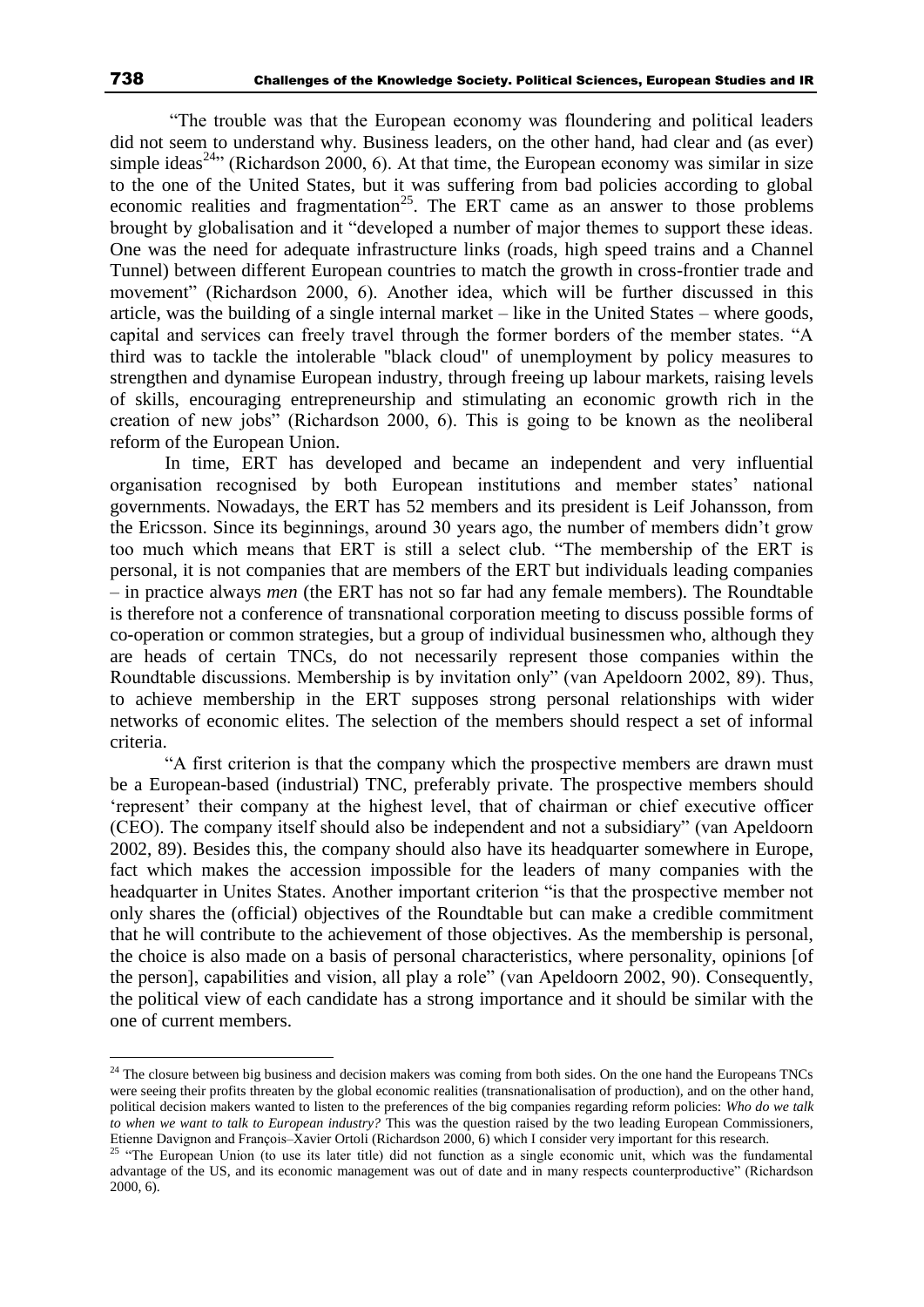Moving forward from the structural characteristics of the ERT, I will move now to the nature of this entity. "Many of the 500 or more Euro-organisations represent specific business interests. The overwhelming majority of these are sectoral of trade associations" (van Apeldoorn 2002, 102). Also, it must be said that in the sector of industry there are six big associations of business: UNICE; Eurochambres; the European Centre of Public Enterprises (CEEP); the European Community Services Group; the EC Committee of an American Chamber of Commerce (Amcham); and the ERT (van Apeldoorn 2002, 102). According to van Apeldoorn, "the ERT takes up a unique place within this group, and indeed within the whole system of business interest representation" (van Apeldoorn 2002, 102). If we look also on the European official web site, it indicates also that the "ERT has close contacts with BUSINESSEUROPE, the official representative body of European business and industry visà-vis the European institutions"<sup>26</sup>. Thereby, the European Roundtable forum is not a lobby group itself, but it is working through other lobby groups.

"The agency of the ERT, then, falls neither under the logic of pluralist lobbying nor under that of corporatist interest intermediation. Thus whereas for instance UNICE, as a peak association, has a public and formal – one might say 'corporatist' – role to play vis-à-vis the Commission and as a 'social partner' in the dialogue with the European Trade Union Confederation (ETUC), the ERT is not an interest association at all" (van Apeldoorn 2002, 104). To be more specific, the ERT has no members to represent or to discipline, but the ERT is its members. Thus, van Apeldoorn argues that it is "neither a lobby group nor an association, but rather a private forum for Europe's transnational capitalist class" (van Apeldoorn 2002, 101).

The main argument here is that "because the ERT is not a formal interest association, but rather a relatively informal elite club of Europe's most prominent business leaders, it can formulate and propagate a concept of the general (capitalist) interest, which […] is always formulated from the vantage point of a particular class *fraction*" (van Apeldoorn 2002, 106). It seems also very natural that capitalist interests are constructed through a business forum like ERT, where the leading capitalists come together and share ideas, trying to reach a common view on issues like labour or state (van Apeldoorn 2002, 106). Moreover, those ideas are gathered in some strategies that will become public and set the agenda of policy makers. Van Apeldoorn calls this a transnational class strategy.

The ERT has different ways to communicate their ideas. "It regularly publishes reports either on specific themes or of a more comprehensive nature, and frequently sends letters and communiques to individual politicians or to collective bodies such as the European Council" (van Apeldoorn 2002, 113). But the most usual end efficient way to communicate is face to face, during the meetings between CEO's of the ERT and decision and policy makers. The most important proposals regarding the European economic efficiency made by ERT were gathered under the issue of *Competitiveness*. "ERT staff worked in close liaison with the Commission, ERT ideas were evident in the Delors White Paper on Competitiveness, Growth and Employment, and also in the parallel Action Plan issued by the Brussels European Council in 1993, while the Essen European Council in 1994 formally endorsed the ERT proposal for a high level Competitiveness Advisory Group with powers to lay relevant issues directly before heads of government as well as the President of the Commission" (Richardson 2000, 8). Besides competitiveness, there are also other working groups that are meant to provide an integrated view on European economy: CFO Task Force<sup>27</sup>, Competition Policy<sup>28</sup>,

<sup>&</sup>lt;sup>26</sup> For more details, see Erawatch - Platform on Research and Innovation policies and systems on: http://erawatch.jrc.ec.europa.eu[...].

<sup>&</sup>lt;sup>27 "</sup>The ERT CFO Task Force seeks to address matters particularly in the development of financial and regulatory reporting. They engage with regulators including the IASB, the European Commission and corporate groups, to address key concerns and to communicate to governments and regulators the positions that are in the interest of and agreed on behalf of ERT Members" (http://www.ert.eu/working\_groups).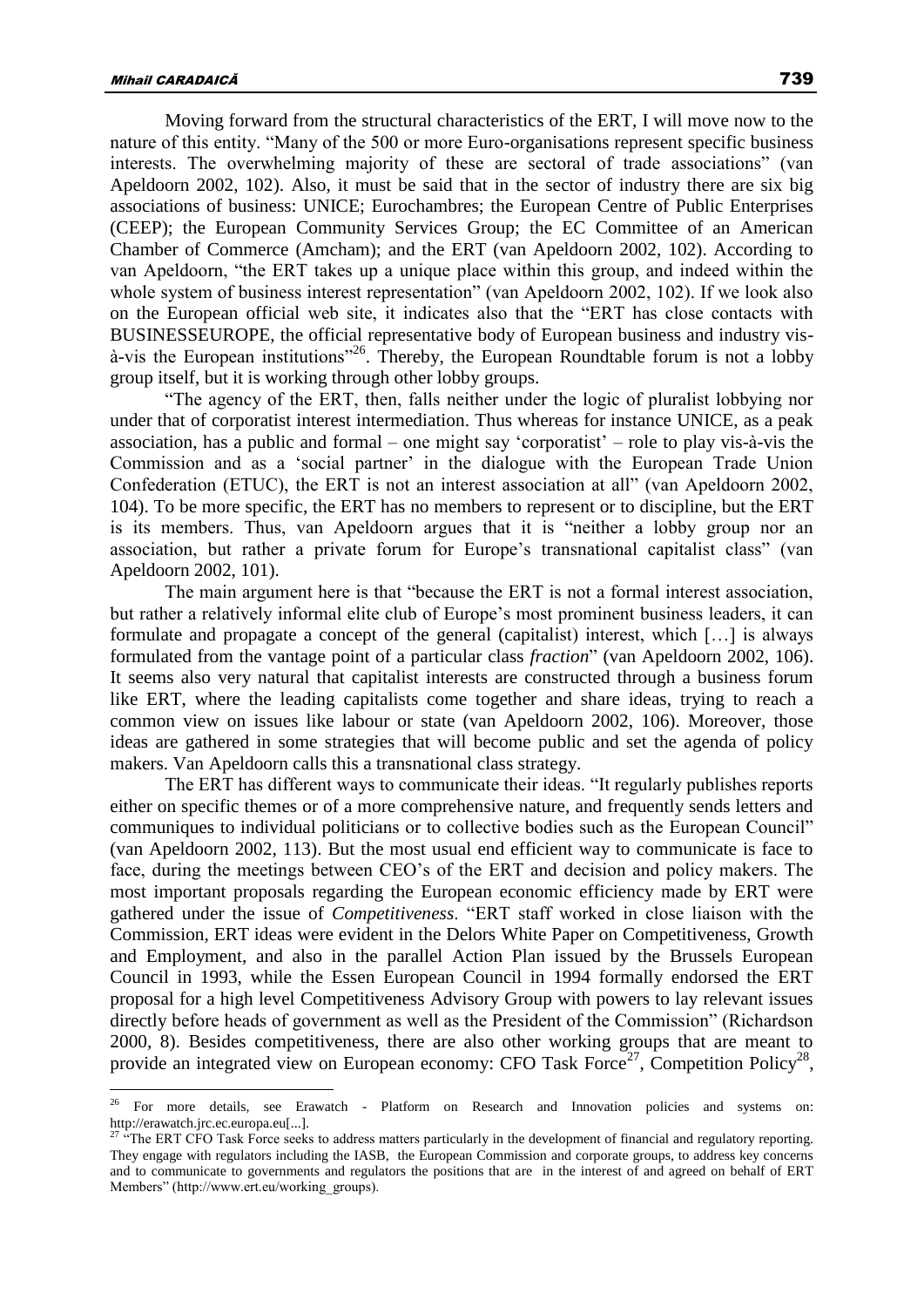Energy & Climate Change<sup>29</sup>, Societal Changes<sup>30</sup> and Trade and Market Access<sup>31</sup>. Moreover, the ERT members were involved in the "debate on the proposed European Company Statute and other social legislation, gave continuing support to Monetary Union, argued for the adoption of international accounting standards, helped to launch the Transatlantic Business Dialogue, pushed hard and in the end successfully for a world trade agreement" (Richardson 2000, 8).

Thus, following Sonia Mazey and Jeremy Richardson or many other scholars, one could say that the ERT "played a major role in the emergence of the Single European Act (SEA) and the creation of the 1992 single market programme" (Mazey and Richardson 2001). Those reforms remain some of the most important changes that the European Community managed to follow because of their impact in reforming an entire continent in the next twenty years. "While political pundits and journalists evaluate the achievements and shortcomings of the 1992 project, scholars continue to wage a considerable debate over the origins of the single market programme and the accompanying SEA. At the core of this academic dispute is the question of the role played by the leaders of big business and their influence on the policymaking process<sup>32</sup>" (Cowles 1995, 502).

On the other hand, van Apeldoorn interprets the re-launching of the European integration through the internal market programme, Single European Act and Treaty of Maastricht in terms of a struggle between two main contenting projects. "The struggle between the two most important of these projects – those of neoliberalism and neomercantilism – was partly manifested within the ranks of the European Roundtable, which at the same time also played a crucial role in shaping this struggle" (van Apeldoorn 2002, 115). Neo-mercantilism was specific for the Keynesian period of welfare state and national protectionism, while neoliberalism came, as I already argued, as a component of globalisation process (besides transnationalisation of production and finance) and involves the economic liberalisation and the minimisation of the state interventionism. "Van Apeldoorn shows how the ERT shifted from a perspective that sought to encourage the development of European champions (an inward-looking and defensive Euro-mercantilist strategy), to a more neoliberal and global orientation during the 1990s. During the early 1980s, most firms that were the national and European 'champions' generally tended to perceive globalisation as a threat rather than as an opportunity and pressed for a relaunch of the European project on very different terms to neo-liberals" (Gill, Stephen. Constitutionalising Capital: EMU and Disciplinary Neo-Liberalism in Bieler and Morton 2001, 53). In this context, neoliberalism appears to be a project of globally-oriented finance and industrial capital that is certainly going to benefit from globalisation, rather than a project of the European companies who produce for the European markets.

<sup>&</sup>lt;sup>28</sup> "ERT believes that globalisation, rapid technological change and market dynamism are intensifying competition in EU markets and worldwide. EU competition policy, which is central to the proper functioning of the internal market, should therefore be adopted to the global economy, and made fit for dynamic markets" (http://www.ert.eu/working\_groups).

<sup>&</sup>lt;sup>29</sup> "The Energy and Climate Change Working Group seeks to create a holistic approach appropriate to the international context to address the significant challenges that Europe and the planet are confronting" (http://www.ert.eu/working\_groups). <sup>30</sup> "The Societal Changes Working Group is focused on issues that pertain to Europe's greatest resource: its people. The future of Europe and its industries depends on the workforce of today and tomorrow" (http://www.ert.eu/working\_groups).

<sup>&</sup>lt;sup>31</sup> "ERT believes that open international flows of trade and investment are a crucial component in ensuring European companies' competitiveness in a global economy; and necessary for achieving balanced global growth. The Trade and Market Access Working Group focuses on the prospect of a Transatlantic Trade and Investment Partnership" (http://www.ert.eu/working\_groups).

 $32$  "Reshaping Europe had much to say on the details of the "competitive market place" and the infrastructure needed for business efficiency. It emphasised the two–way relationship: "Europe needs its industries...but industry also needs Europe", and it boldly mapped out a comprehensive timetable for Monetary Union at a time when decision makers were still hesitating" (Richardson 2000, 7).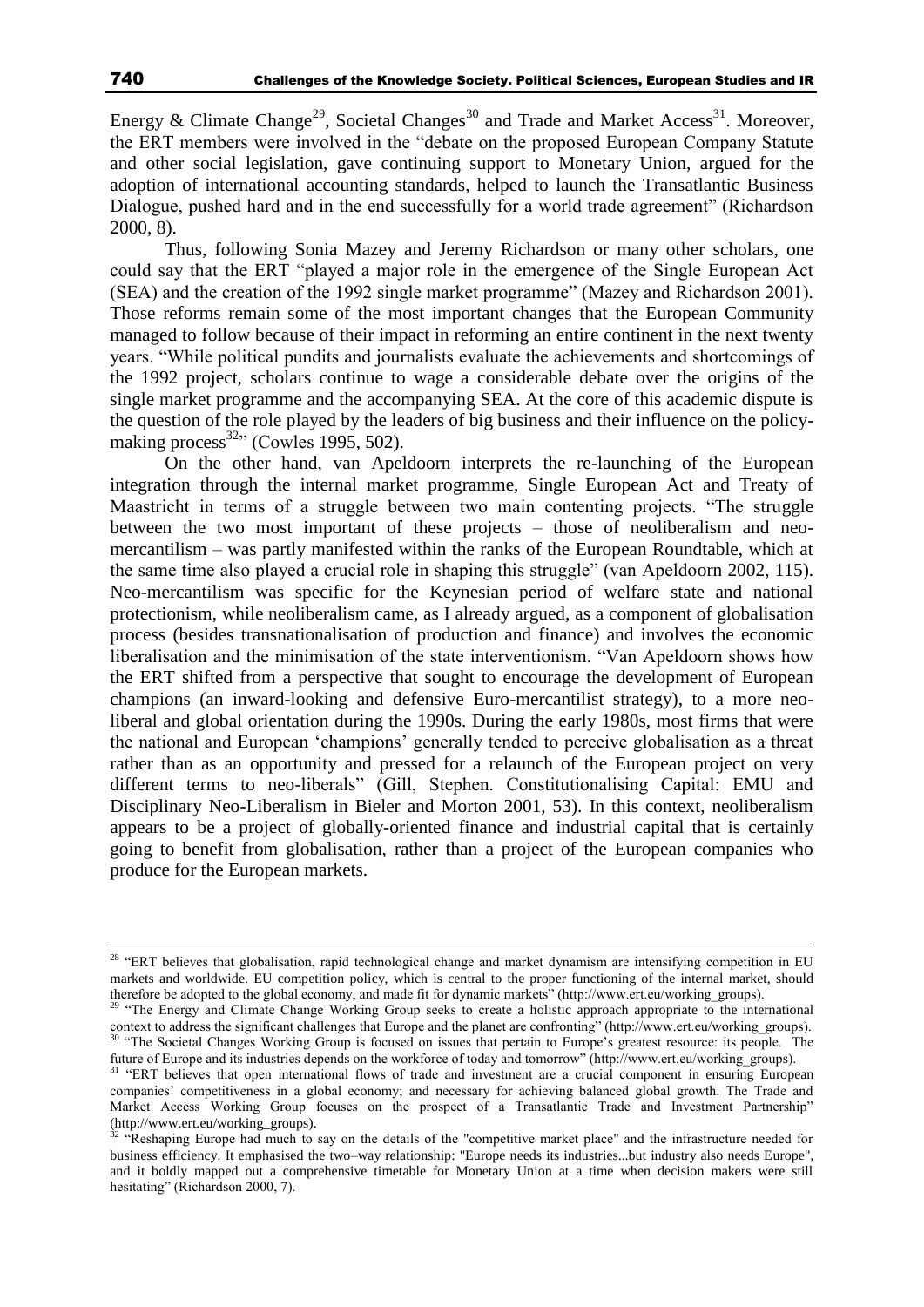### **2.2.2. European Monetary Union**

European integration can neither be simply derived from structural developments nor from highly abstract concepts and ideas developed at the drawing table. Instead, it takes place as a 'succession of negotiated settlements' (Bieling 2003, 206). In this section I will try to argue that, considering the pressure of the ERT through lobby activity and policy initiatives, that Maastricht reforms and the Economic and Monetary Union are encompassed into the neoliberal discourse. It means that EMU is a result of the globalisation pressure on the one hand, and a specific political project developed by the decision makers in collaboration with representative of European big capital (ERT) on the other.

Moreover, Stephen Gill's suggestion is to see EMU in the context of economic global regionalisation which is a phenomena that can also be seen in North America or East Asia. "Thus it is important to place EMU (and other liberalization measures in the EU) in the context of global patterns of power and production, as aspects of the political economy of globalisation. The emerging accumulation patterns are linked to the rising power of internationally mobile capital" (Gill, Stephen. Constitutionalising Capital: EMU and Disciplinary Neo-Liberalism in Bieler and Morton 2001, 48-49). This is just a tendency of capitalism system to centralise and concentrate capital that has been observed and predicted even by Karl Marx in the second half of the nineteen century. Thus, the Maastricht reforms were a political reaction in front of all this developments. "They seek to institutionalise a new currency and mandate strict fiscal discipline as part of the new practices of economic governance that will give credibility to governments and confidence to investors. It is part of an expansion of state activity to provide greater legal and other protections for business, and to try to stabilise the investment climate in Europe<sup>33</sup><sup>33</sup> (Gill, Stephen. Constitutionalising Capital: EMU and Disciplinary Neo-Liberalism in Bieler and Morton 2001, 49).

For Christoph Hermann, the EMU is one of the most obvious and clear manifestation of neoliberal reforms at the European level. "While the SEA guarantees "free" trade and capital mobility within Europe, the EMU fortifies the principles of monetary restraint and budgetary austerity by forcing EMU member states in to a tight fiscal corset. […] The budgetary constraints imposed by the convergence criteria also compel member states to introduce far-reaching reforms in labour and social policies as their ability to confront unemployment and social exclusion is severely limited by the lack of budgetary funds" (Hermann 2007, 14-15). Besides the national level, the European Commission is also promoting price stability and fiscal austerity in the name of economic growth.

The neoliberal design of EMU was well express by the Thomas Palley, who discusses it from a Keynesian point of view and states that the neoliberal reforms were the core of the nowadays European financial crisis. He argues that "the flawed European-wide policy concerns the neoliberal labour market and macroeconomic policy strategy that has been persistently promoted since the early 1980s. The flawed German policy concerns Germany's reliance on export-led growth based on domestic wage suppression. The combination of flawed policy plus flawed design explains how the crisis came about; why existing policy has been incapable of addressing the crisis; and why the future promises on-going economic crisis absent reform of the eurozone's economic policy configuration and monetary architecture" (Palley 2013, 31). Furthermore, the neoliberal dimension could be seen in the convergence criteria to the eurozeone, which are macroeconomic indicators measuring price stability (to see if the inflation is under control), soundness and sustainability of public finances (to check the limits on government borrowing and national debt to avoid excessive deficit), exchange-

 $33$  Also, "European governments have sought to expand the scope of free enterprise as the primary motor of accumulation, and to de-socialise risk provision. In this way they are changing the institutional balance between state and civil society (e.g., through privatisation in pensions, health, education)" (Gill, Stephen. Constitutionalising Capital: EMU and Disciplinary Neo-Liberalism in Bieler and Morton 2001, 49).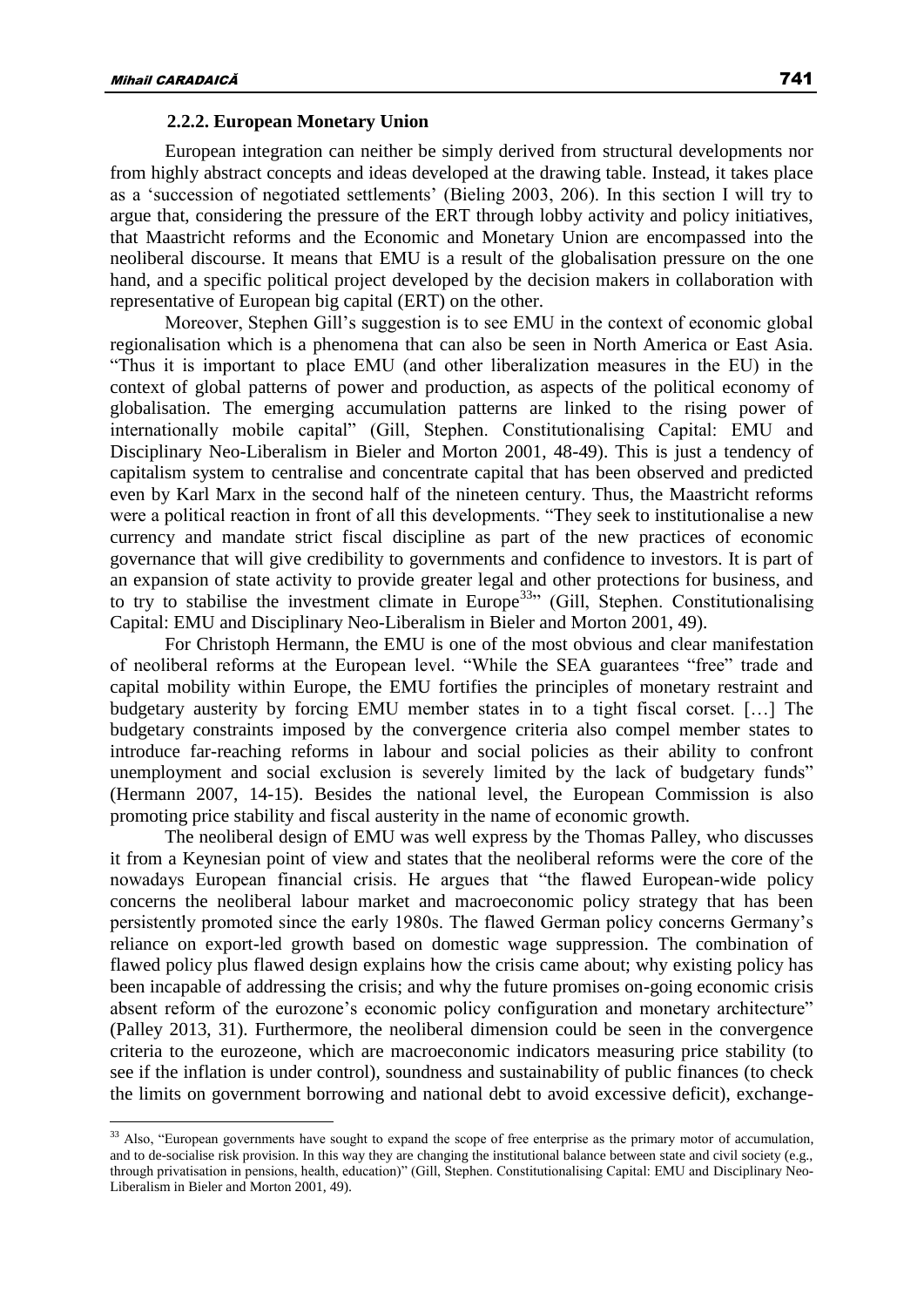rate stability and long-term interest rates (to assess the durability of the convergence achieved by fulfilling the other criteria)<sup>34</sup>. Thus, "fiscal consolidation for the purpose of meeting the Maastricht convergence criteria was largely achieved through reduced interest payments, caused by reduced risk premiums that could be 'imported' to previous high inflation countries from the low inflation countries in the EMU core through the common currency backed by the credibility of the Stability and Growth Pact<sup>35</sup><sup>,</sup> (Ryner, Magnus. *Neoliberal European Governance and the Politics of Welfare State Retrenchment: A Critique of the New Malthusians* in van Apeldoorn, Drahokoupil and Horn 2009, 50).

Turning back to Stephen Gill, he named the European political economy as an Achilles' heel due the effects of the neoliberal monetarist austerity policies: mass unemployment. "Concentrated heavily among younger and less skilled workers, it partly explains tough immigration and asylum policies and, at least for the movement of (most) people, a 'fortress Europe'. It contributes to a potent admixture of social and economic dislocation, physical risks, racism and xenophobia" (Gill, Stephen. Constitutionalising Capital: EMU and Disciplinary Neo-Liberalism in Bieler and Morton 2001, 48). Consequently, the EMU reforms designed a Europe for the TNCs, where the economic freedom stays in front of the social protection of the citizens.

### **3. Conclusions**

What is the relation between globalization and the process of European integration? Does European integration have its own way, or it is deeply dependent on globalization? Those are the research questions that I tried to follow in this article, and I tried to answer them by discussing the European integration from a neo-gramscian perspective and then, by finding a proper definition for the concept of globalisation. What I found out was that the most important component of the neo-gramscian approach was their focus on the social forces agency. Social forces were no more than faction of the social classes that couldn't reach a high level of cohesion not even in nowadays society. Moreover, economic realities of the present, show a high degree a capital concentration on global level, so we can talk about transnational social forces, which are in fact Transnational Corporations that operate on a global scale. The fact that we can use social forces in analysing European integration means that we could encompass also the globalisation process.

Furthermore, I understood globalisation, following Andreas Bieler and Robert Cox, as a process of transnationalisation of production, transnationalisation of finance and the shift from Keynesianism to neoliberalism. Consequently, production and finance are deeply connected with the activity of the TNCs, while neoliberal ideology works at the hegemonic level. People begin to perceive the neoliberal economic reality as the only possible reality that works for the benefit of all. Thereby, those forces engendered by the globalisation process achieved a certain level of cohesion at the European level and form the European Round Table of Industrialists – a forum where the capitalist class strategy is formed. Going forward with my research, I found out that the ERT had a very important role in the reforming European Union through the Single European Act, Treaty of Maastricht and Economic and Monetary Union. In the end, I focused on the EMU and I showed how its institutional architecture and policies outputs were encompassed in the neoliberal perspective.

<sup>&</sup>lt;sup>34</sup>European Commission. Economic and Financial Affairs: .http://ec.europa.eu/economy\_ finance/euro/adoption/who\_can\_join/index\_en.htm.

<sup>&</sup>lt;sup>35</sup> "This even had positive demand side-effects via decreasing interest rates. In addition, fiscal consolidation was largely secured on the revenue side. True, corporate taxation rates and employers' contributions were reduced. However, tighter writeoff rules for corporate taxes, and the switching from payroll surcharges to general taxation, increased the tax base" (Ryner, Magnus. *Neoliberal European Governance and the Politics of Welfare State Retrenchment: A Critique of the New Malthusians* in van Apeldoorn, Drahokoupil and Horn 2009, 50).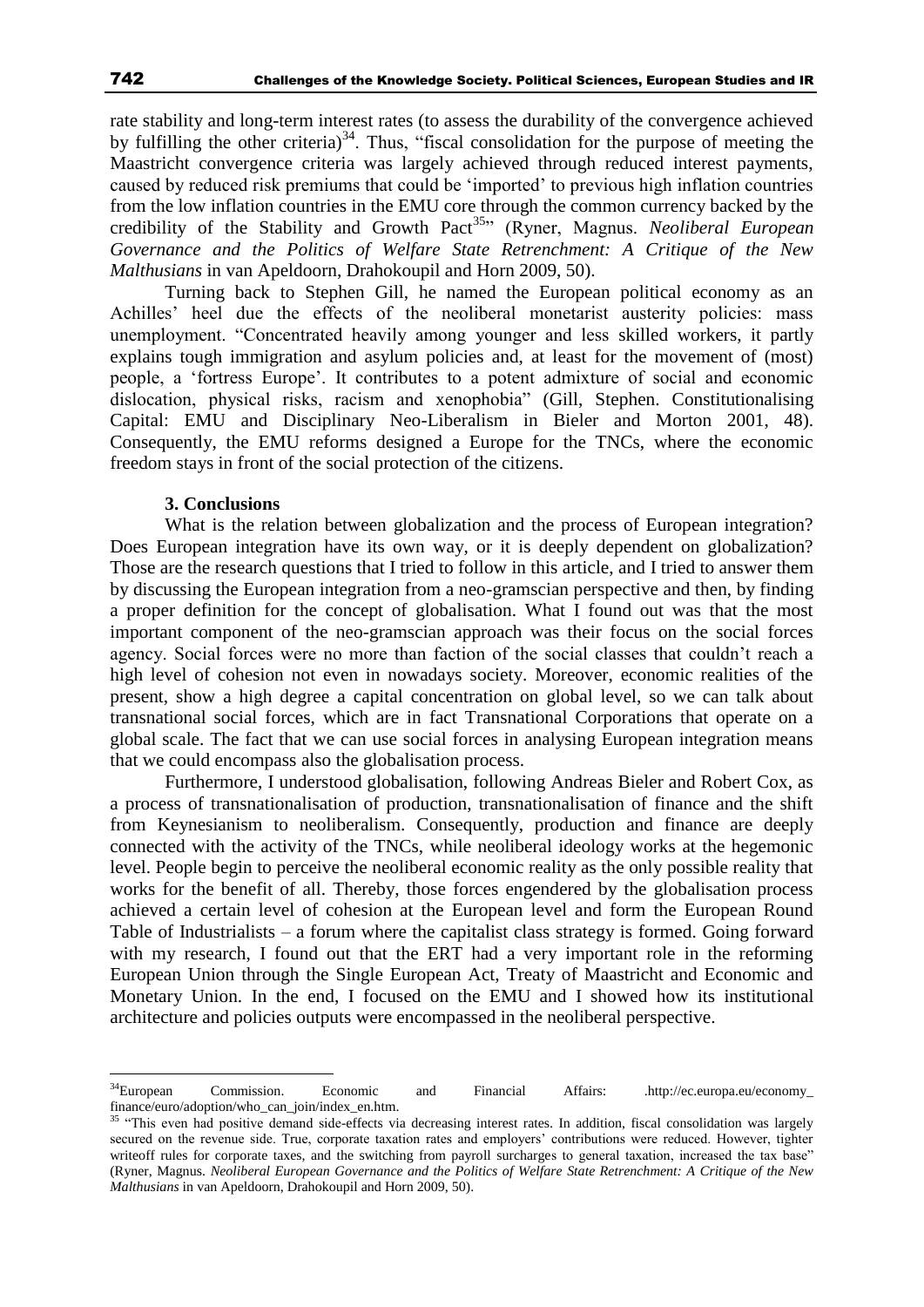To conclude, the processes of globalisation and European Integration are deeply connected and represent, in neo-gramscian terms, both the tendency of capital concentration and the influence of the neoliberal ideology. Thus, due the economic and ideological reasons, European integration follows the same path as globalisation and seems to be, for the regular citizen, impossible to control through the representative democracy.

### **References**

- van Apeldoorn, Bastiaan, Jan Drahokoupil and Laura Horn. *Contradictions and Limits of Neoliberal European Governance. From Lisbon to Lisbon*. Palgrave Macmillan. New York: 2009.
- van Apeldoorn, Bastiaan. Transnational Capitalism and the Struggle over European Integration. Routledge. New York: 2002.
- Bieler, Andreas and Adam David Morton. Social Forces in the Making of the New Europe. The Restructuring of European Social Relations in the Global Political Economy. Palgrave. New York: 2001.
- Bieler, Andreas. Globalisation and Enlargement of the European Union: Austrian and Swedish social forces in the struggle over membership. Routledge. London: 2000.
- Bieling, Hans-Jurgen. "Social Forces in the Making of the New European Economy: The Case of Financial Market Integration". *New Political Economy*, Vol. 8, No. 2, July 2003, pp. 203-224.
- Bohle, Dorothee, "Neoliberal Hegemony, Transnational Capital and the Terms of EU's Eastwards Expansion", *Capital and Class*, Issue 85, 2006, 57-86.
- Cafruny, A.W. and Ryner M. "A Ruined Fortress? Neoliberal Hegemony and Transformation in Europe", Rowman & Littlefield Publishers, New York. 2003
- Cowles, Maria Green. "Setting the Agenda for a New Europe: The ERT and EC 1992". *Journal of Common Market Studies*. Vol. 33, No. 4, 1995, pp. 501-526.
- Dailami, Mansoor and Nadeem ul Haque. *What Macroeconomic Policies Are "Sound?"*. International Monetary Fund Research Department. October 1998. Last modified February 27, 2014, http://www-wds.worldbank.org/servlet/WDSContentServer/WDSP/IB/1998/11/17/ 000178830 \_ 98111703524623/Rendered/PDF/multi\_page.pdf.
- Erawatch Platform on Research and Innovation policies and systems on. Last modified March 2, 2014,

http://erawatch.jrc.ec.europa.eu/erawatch/opencms/information/country\_pages/eu/euorganisation/ europeanorg\_mig\_0021?matchesPerPage=5&orden=LastUpdate&searchType=advanced&intergo v=all&tab=template&index=Erawatch+Online+EN&sort=&avan\_other\_prios=false&searchPage =9&subtab=&reverse=true&displayPages=10&query=&country=eu&action=search.

- European Commission. *Economic and Financial Affairs*. Last modified March 2, http://ec.europa.eu/economy\_finance/euro/adoption/who\_can\_join/index\_en.htm.
- European Round Table of Industrialists. Last modified March 2, http://www.ert.eu/working\_groups.
- Gill, Stephen. 'Globalisation, Market Civilisation and Disciplinary Neoliberalism', *Millennium*, 24: 1995, pp. 399-423.
- Gill, Stephen. *Gramsci, Historical Materialism and International Relations*. Cambridge University Press. New York: 1993.
- Helleiner, Eric. State and the Reemergence of Global Finance. From Bretton Woods to the 1990s. Cornell University Press. London: 1994.
- Hermann, Christoph. "Neoliberalism in the European Union". *Studies in Political Economy*. Vol. 79, 2007, Last modified March 2, http://www.iaq.uni-due.de/aktuell/veroeff/2005/dynamo05.pdf.
- Keohane, Robert. Neorealism and its Critics. Columbia University Press. New York: 1986.
- Kiely, Ray. Empire in the Age of Globalisation US Hegemony and Neoliberal Disorder. Pluto Press. London: 2005.
- Marx, Karl and Frederick Engels. Manifesto of the Communist Party. International Publishers. New York: 1948.
- Mazey, Sonia and Jeremy Richardson. Interest Groups and EU Policy Making: Organizational Logic and Venue Shopping. Last modified March 2, 2014, [http://www.nuffield.ox.ac.uk/People/backup/Richardson/Publication%20Files/INTEREST%20G](http://www.nuffield.ox.ac.uk/People/backup/Richardson/Publication%20Files/INTEREST%20GROUPS%20AND%20EU%20POLICY%20MAKING%20ORGANIZATIONAL%20LOGIC%20AND%20VENUE%20SHOPPING.pdf) [ROUPS%20AND%20EU%20POLICY%20MAKING%20ORGANIZATIONAL%20LOGIC%20](http://www.nuffield.ox.ac.uk/People/backup/Richardson/Publication%20Files/INTEREST%20GROUPS%20AND%20EU%20POLICY%20MAKING%20ORGANIZATIONAL%20LOGIC%20AND%20VENUE%20SHOPPING.pdf) [AND%20VENUE%20SHOPPING.pdf.](http://www.nuffield.ox.ac.uk/People/backup/Richardson/Publication%20Files/INTEREST%20GROUPS%20AND%20EU%20POLICY%20MAKING%20ORGANIZATIONAL%20LOGIC%20AND%20VENUE%20SHOPPING.pdf)
- Miroiu, Andrei and Radu-Sebastian Ungureanu. Manual de Relații Internaționale. Polirom. Iași: 2006.